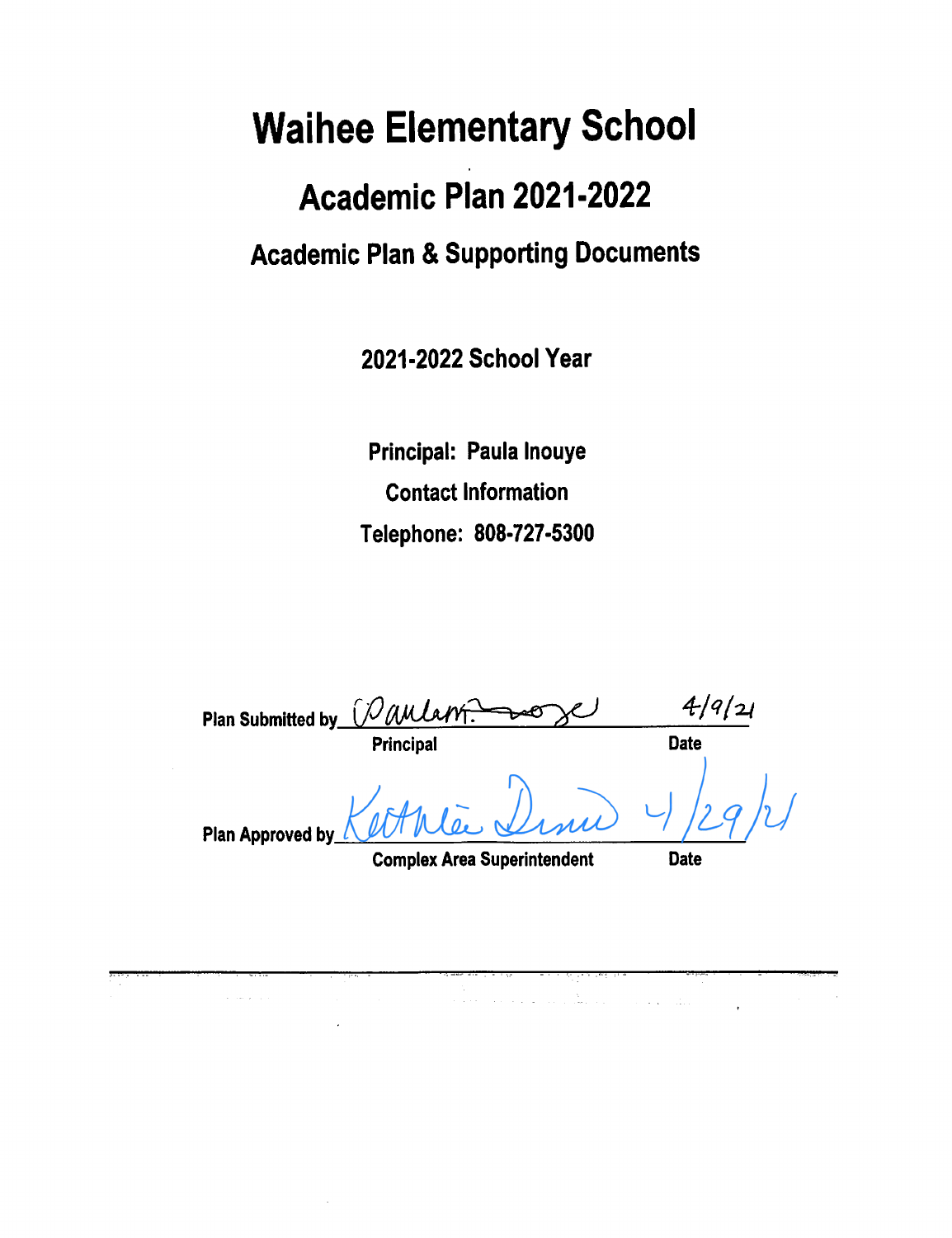

# Academic Plan 2021-2022

Waihe'e School

2125 Kahekili Highway Wailuku, HI 96793 (808) 727-5300 www.waihee.k12.hi.us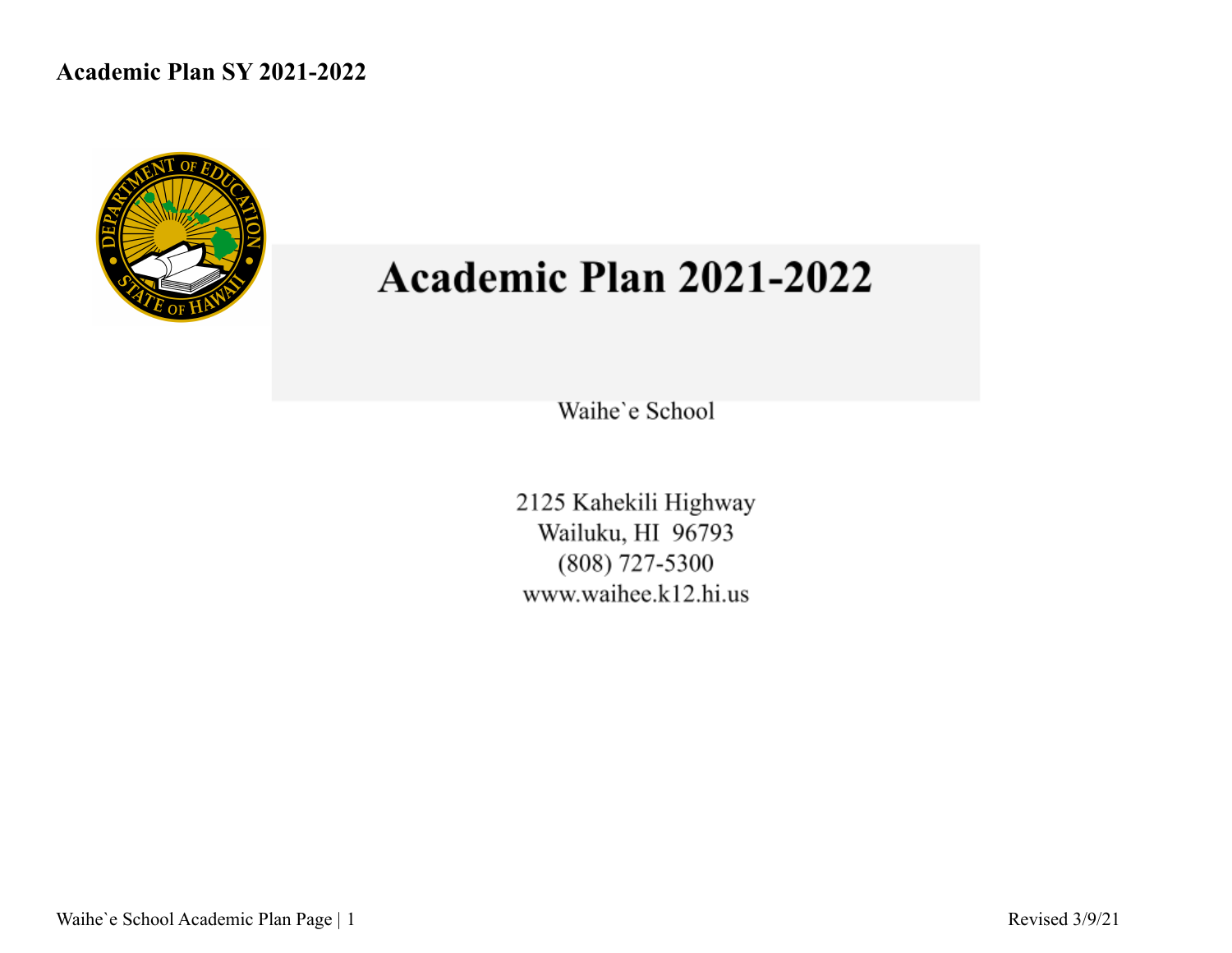| Where are we now?                                                                                                                                            |                                                                                                                                                                                                                                                                                                                 |
|--------------------------------------------------------------------------------------------------------------------------------------------------------------|-----------------------------------------------------------------------------------------------------------------------------------------------------------------------------------------------------------------------------------------------------------------------------------------------------------------|
| Prioritize school's needs as<br>identified in one or more of<br>the following needs<br>assessments:                                                          | Need: Improve implementation of the Data Teams process leading to targeted/differentiated instruction to meet the needs<br>of all students (PD to be provided to identify effective strategies)                                                                                                                 |
| • Comprehensive Needs<br>Assessment (Title I<br>Schools)                                                                                                     | Need: Utilize the WASC process to systematize and analyze schoolwide data to support the Academic Plan and school<br>2.<br>design for student achievement and growth, including improved communication through K-5 vertical transparency                                                                        |
| • WASC Self Study Mid-<br><b>Cycle Visit</b>                                                                                                                 | Need: Increased consideration given specifically to prioritize student voice and all teacher collaboration<br>3.                                                                                                                                                                                                |
| • WASC Self Study<br>• WASC Category B:                                                                                                                      | Need: Systematize the process to identify gifted and talented students and accommodate their specific needs<br>4.                                                                                                                                                                                               |
| <b>Standards Based</b><br><b>Student Learning:</b><br>Curriculum,<br>instruction<br>• WASC Category C:<br><b>Standards Based</b><br><b>Student Learning:</b> | Need: Improve and implement RTI systems of support<br>5.                                                                                                                                                                                                                                                        |
| Instruction<br>• WASC Category D:                                                                                                                            | <b>Addressing Equity: Sub Group Identification</b>                                                                                                                                                                                                                                                              |
| <b>Standards Based</b><br><b>Student Learning:</b><br>Assessment and<br>Accountability                                                                       | In order to address equity, list the targeted sub group(s) and their identified needs. **Specific enabling activities listed in the<br>academic plan should address identified sub group(s) and their needs.<br>Special Education (SPED)<br>English Language Learners (ELL)<br>Native Hawaiian/Pacific Islander |
|                                                                                                                                                              |                                                                                                                                                                                                                                                                                                                 |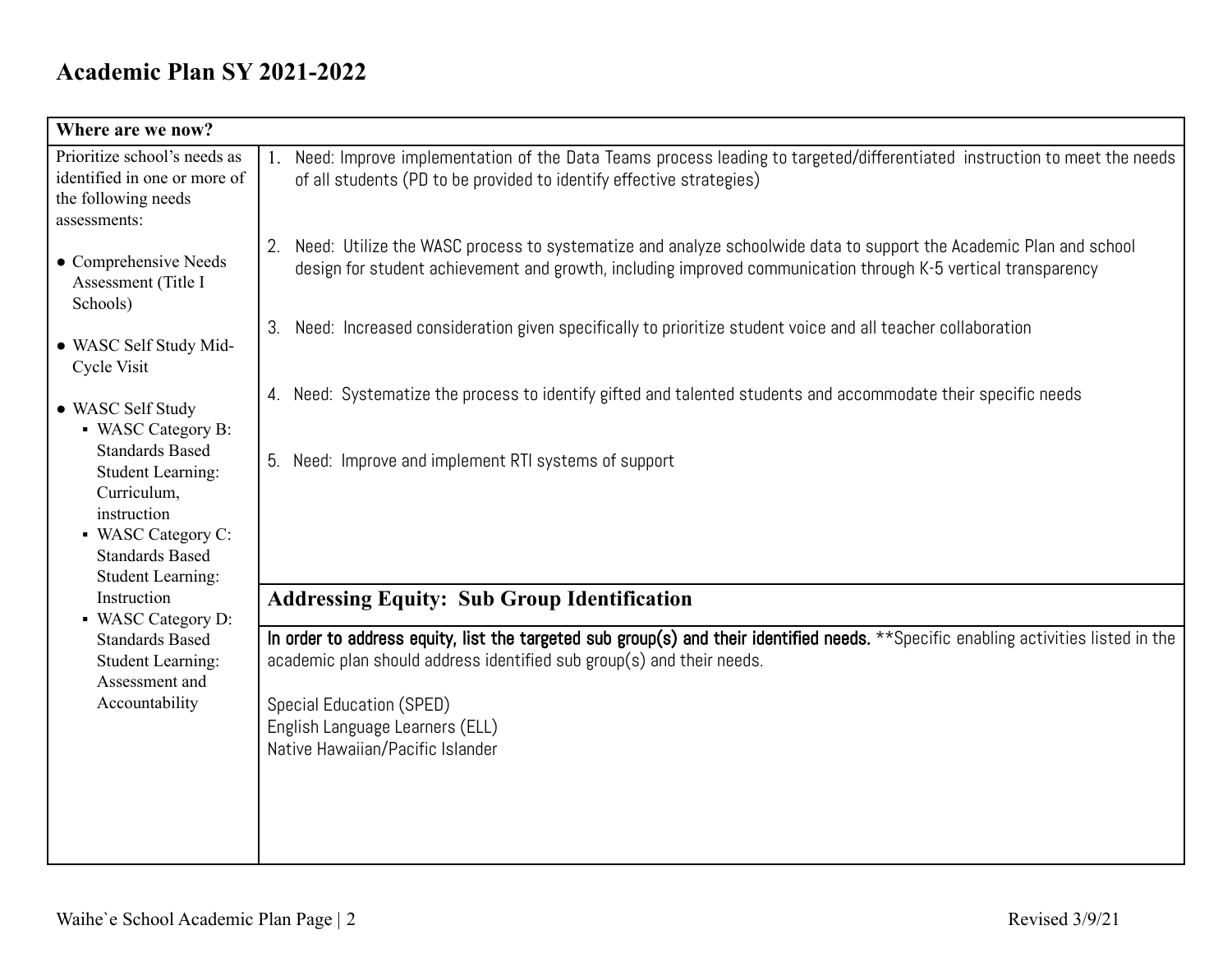| <b>ORGANIZE:</b> Identify your Academic Review Team Accountable Leads. |                                                                           |  |  |  |  |  |
|------------------------------------------------------------------------|---------------------------------------------------------------------------|--|--|--|--|--|
| Name and Title of ART Team Accountable Lead                            | Responsible for implementation of the school's strategies and initiatives |  |  |  |  |  |
| 1. Vice Principal                                                      | 1. Overall Lead, EES                                                      |  |  |  |  |  |
| 2. Malia Draper, Curriculum Coordinator                                | 2. ELA / Math / Data Teams / Mentoring                                    |  |  |  |  |  |
| 3. Sharon Inouye, School Services Coordinator                          | 3. Comprehensive Student Supports / ELL / SPED                            |  |  |  |  |  |
| 4. Melanie Teraoka, ECRI Coach/RTI Reading Coordinator                 | 4. Early Literacy / RTI / Differentiation                                 |  |  |  |  |  |
| 5. Maile Viela, Counselor                                              | 5. MTSS                                                                   |  |  |  |  |  |
| 6. Kristel Pigao, Integrated Technology Specialist                     | 6. Technology / Computer Science                                          |  |  |  |  |  |
| 7.                                                                     | 7.                                                                        |  |  |  |  |  |
| 8.                                                                     | 8.                                                                        |  |  |  |  |  |
| 9.                                                                     | 9.                                                                        |  |  |  |  |  |
| 10.                                                                    | 10.                                                                       |  |  |  |  |  |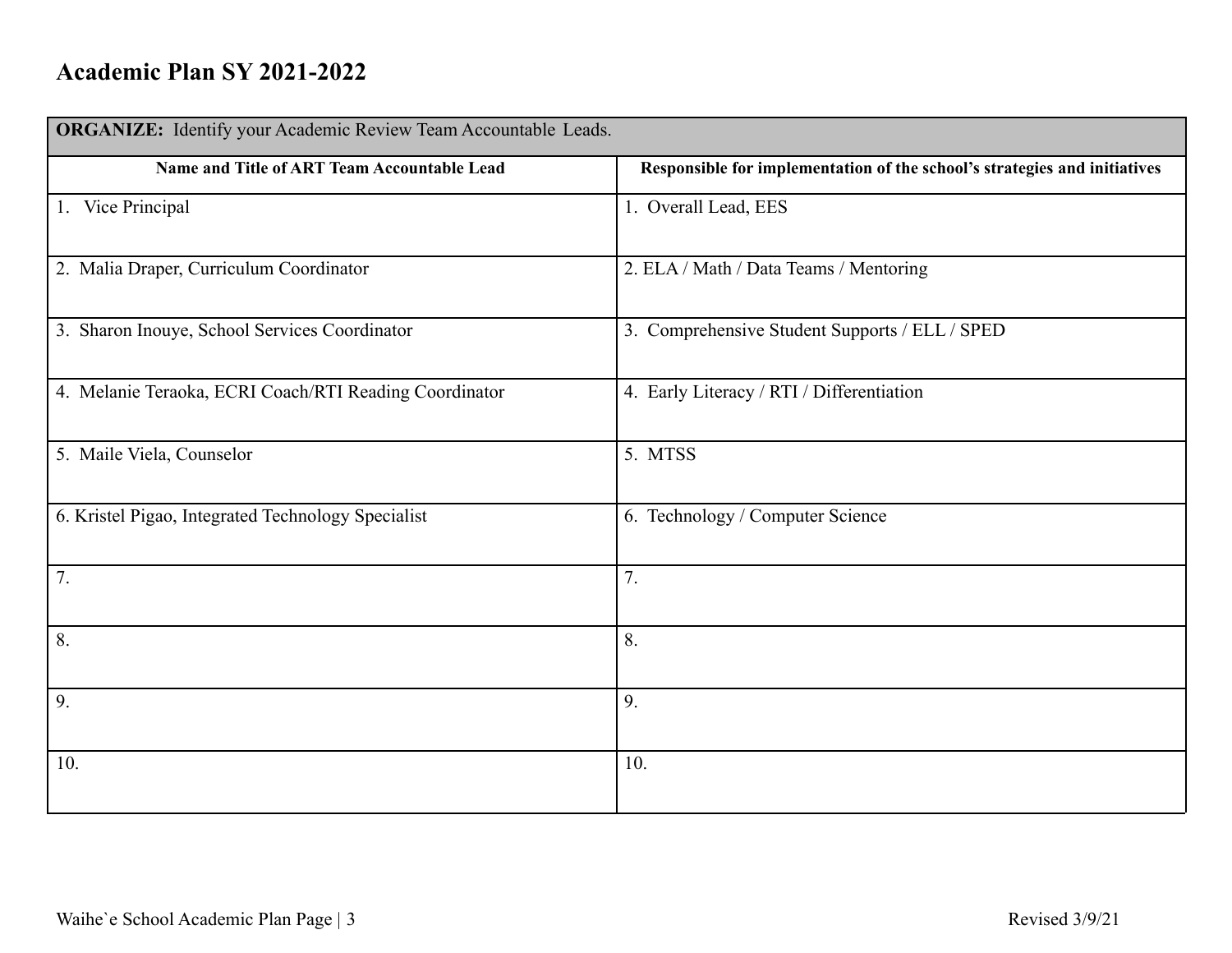**Goal 1: Student Success.** All students demonstrate they are on a path toward success in college, career and citizenship.

- ☐ *Objective 1: Empowered - All students are empowered in their learning to set and achieve their aspirations for the future.*
- □ **Objective 2: Whole Child** All students are safe, healthy, and supported in school, so that they can engage fully in high-quality educational opportunities.
- □ **Objective 3: Well Rounded** All students are offered and engage in rigorous, well rounded education so that students are prepared to be successful in their post-high school goals.
- □ **Objective 4: Prepared and Resilient** All students transition successfully throughout their educational experiences.

| <b>Outcome:</b> By the end of 2021                                                                                                                                              | <b>Rationale:</b>                                                                               |
|---------------------------------------------------------------------------------------------------------------------------------------------------------------------------------|-------------------------------------------------------------------------------------------------|
| There will be a 3% increase every year in ELA and math proficiency on<br>the SBA (year to year) and i-Ready EOY Diagnostic compared to the<br><b>BOY Diagnostic assessments</b> | We are setting realistic targets for all students to achieve proficiency in<br>reading and math |
| Provide differentiated instruction for all students                                                                                                                             | To meet the needs of all students                                                               |
| Close the achievement gap                                                                                                                                                       | To address the whole student and the Covid Slide                                                |
|                                                                                                                                                                                 |                                                                                                 |
|                                                                                                                                                                                 |                                                                                                 |
|                                                                                                                                                                                 |                                                                                                 |
|                                                                                                                                                                                 |                                                                                                 |
|                                                                                                                                                                                 |                                                                                                 |
|                                                                                                                                                                                 |                                                                                                 |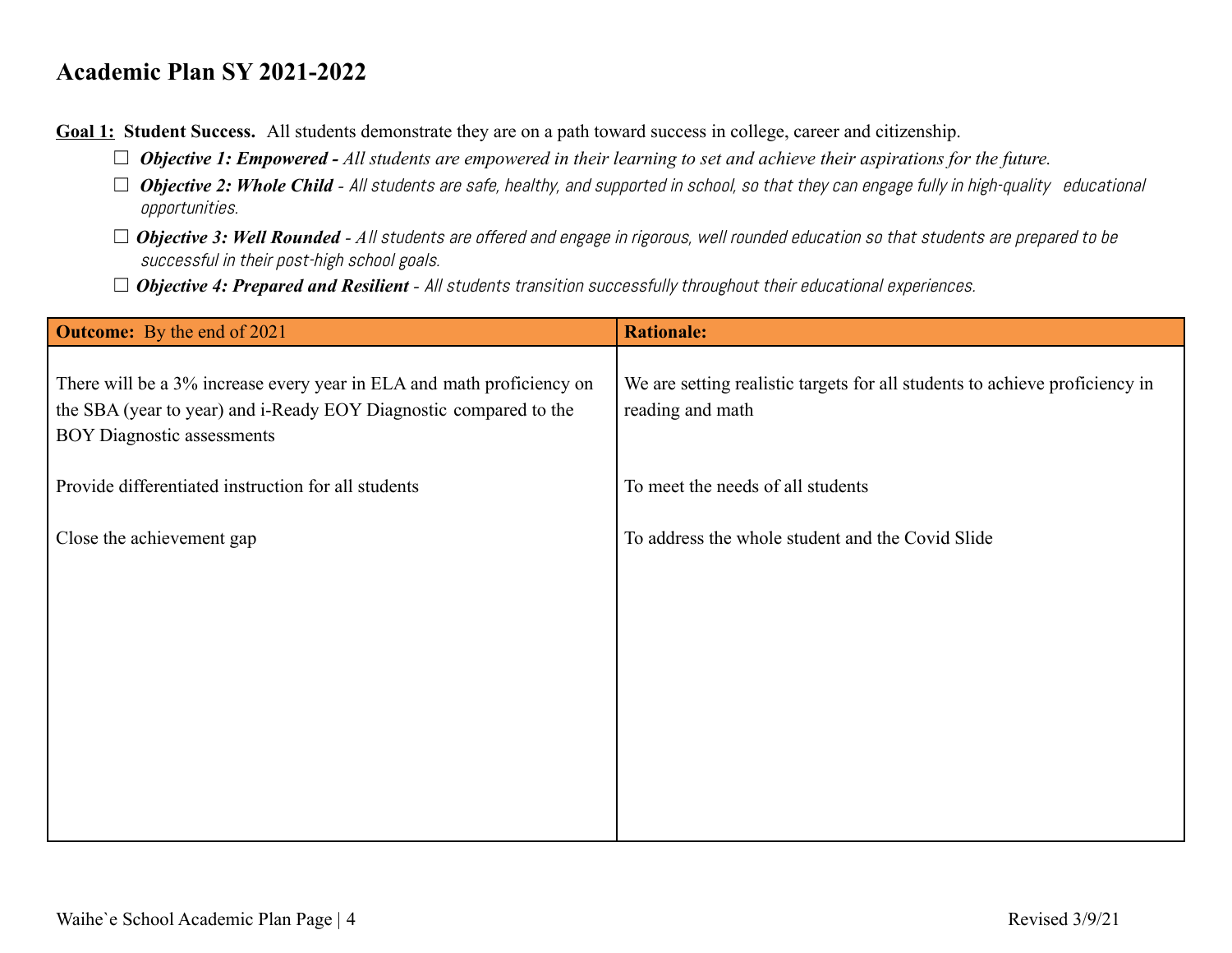| <b>Planning</b>                                                                                                                                                       |                                                                                                                                                                                                                                                                                                                                                                                                                                                                                                                                                                                                                                                                                                                                                                                                                    |                                                |                                               | <b>Funding</b>                                                                                                                                                                                                                                                                                                                                                                                                      | <b>Interim Measures of Progress</b>                                                                                                                                                                                                                                                                                                                                                                                                                                                                                                                                                                                                                 |
|-----------------------------------------------------------------------------------------------------------------------------------------------------------------------|--------------------------------------------------------------------------------------------------------------------------------------------------------------------------------------------------------------------------------------------------------------------------------------------------------------------------------------------------------------------------------------------------------------------------------------------------------------------------------------------------------------------------------------------------------------------------------------------------------------------------------------------------------------------------------------------------------------------------------------------------------------------------------------------------------------------|------------------------------------------------|-----------------------------------------------|---------------------------------------------------------------------------------------------------------------------------------------------------------------------------------------------------------------------------------------------------------------------------------------------------------------------------------------------------------------------------------------------------------------------|-----------------------------------------------------------------------------------------------------------------------------------------------------------------------------------------------------------------------------------------------------------------------------------------------------------------------------------------------------------------------------------------------------------------------------------------------------------------------------------------------------------------------------------------------------------------------------------------------------------------------------------------------------|
| <b>Desired Outcome</b>                                                                                                                                                | <b>Enabling Activities</b><br>(Indicate year(s) of implementation<br>in next column)                                                                                                                                                                                                                                                                                                                                                                                                                                                                                                                                                                                                                                                                                                                               | <b>School</b><br>Year(s) of<br><b>Activity</b> | <b>ART</b><br>Accountable<br>$\text{Lead}(s)$ | <b>Source of Funds</b><br>(Check applicable boxes to<br>indicate source of funds)                                                                                                                                                                                                                                                                                                                                   | Define the relevant data used to<br>regularly assess and monitor<br>progress                                                                                                                                                                                                                                                                                                                                                                                                                                                                                                                                                                        |
| There will be a 3%<br>increase every year<br>in ELA proficiency<br>on the SBA and<br>i-Ready EOY<br>Diagnostic<br>assessments<br>Promise: Equity and<br>School Design | G1:EA1 Continue<br>implementation of Common<br>Core ELA Standards through the<br>Wonders Reading program in<br>grades K, $1, 3, 4$ , and 5, and<br>Read Well in grade 2. Teachers<br>will be provided with<br>professional development and<br>articulation time for planning<br>and will incorporate evidence<br>based practices to meet the needs<br>of all students. $(CA#1, 3, 8)$<br>G1:EA2 Implement 30 minutes<br>of small group instruction<br>according to student needs<br>during the literacy block (all Tier<br>1 and Tier 2 students). Include<br>differentiation for high-achieving<br>students. Create a systematic<br>way of identifying students for<br>the CSSS referral process<br>through RtI. (CA#5) SW1; SW6<br>G1:EA3 ELA will have a<br>designated and uninterrupted<br>block. $(CA#5)$ SW6 | 2021-2022                                      | <b>CC/ECRI</b><br>Coach                       | $\boxtimes$ WSF<br>$\boxtimes$ Title I<br>$\boxtimes$ Title II<br>$\Box$ Title III<br>$\Box$ IDEA<br>$\Box$ Homeless<br>$\Box$ CTE<br>$\boxtimes$ Other<br>$\Box$ N/A<br>WSF: PTTs,<br>ECRI/RTI Coach, CC<br>Title I: PTTs/PPEs<br>Wonders Materials,<br><b>ECRI</b> Materials<br>Title II: GL ECRI<br>PLCs, GL Quarterly<br>Training Days, other<br>relevant ELA trainings<br>Other:<br>MIKA: Reading<br>PTTs/PPEs | Wonders Assessments $(K, 1, 3, )$<br>4, 5)<br>Read Well Assessment (Gr. 2)<br>i-Ready Diagnostic (K-5)<br>DIBELS Benchmark (K-3) and<br>Progress Monitoring (K-2)<br>One IAB and/or Standards<br>Mastery (grades 3-5)<br>All students taking i-Ready will<br>show one year's worth of<br>progress in Reading at the End<br>of Year (EOY) testing as<br>measured by the i-Ready's<br>scaled score. The i-Ready<br>program identifies scaled score<br>increases per grade level needed<br>to achieve one year's worth of<br>growth.<br><b>DIBELS</b> Benchmark in grades<br>K-3 and Monthly Progress<br>Monitoring in K-2<br><b>ECRI</b> Project Data |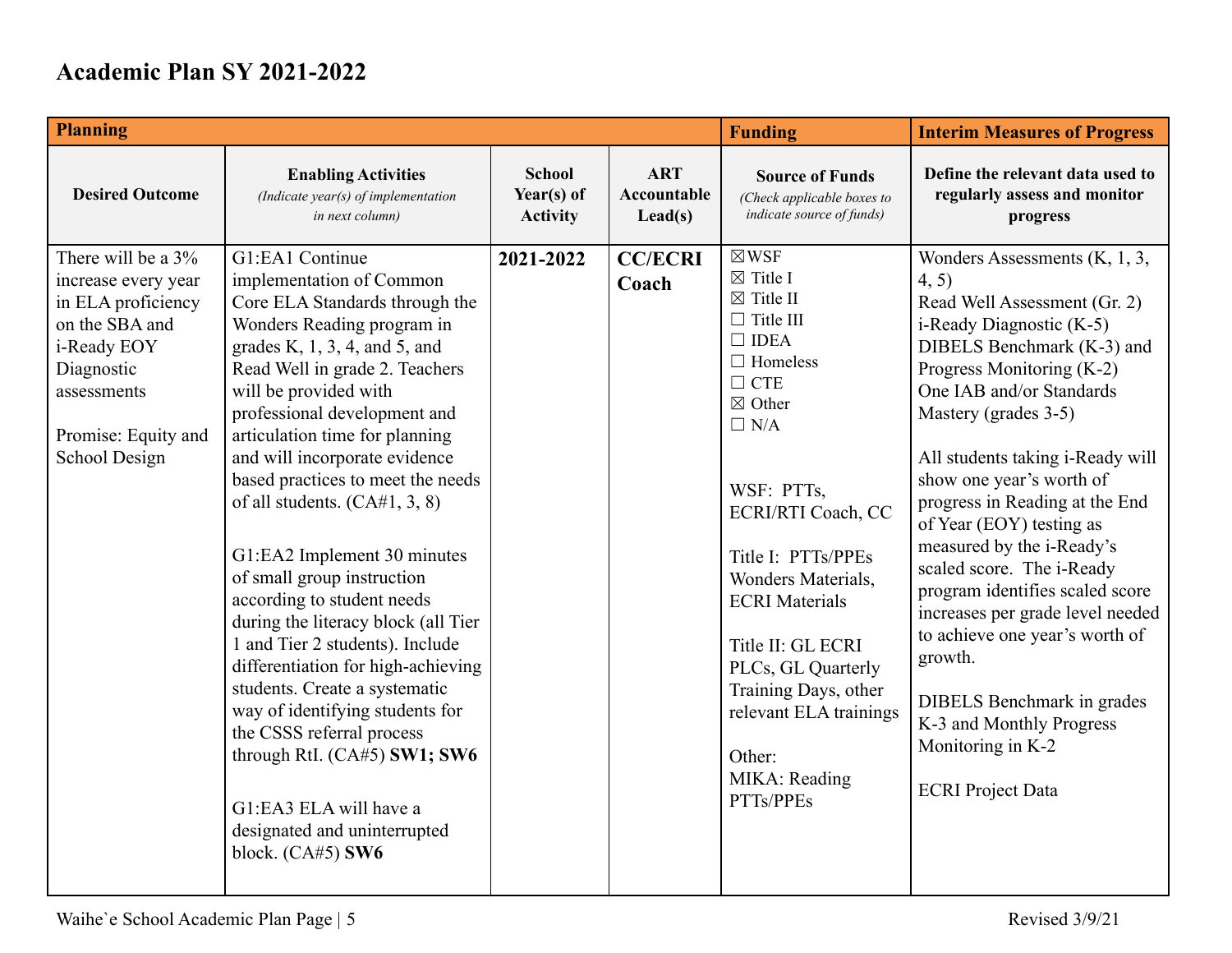| G1:EA4 PTTs will be used to      |  |  |
|----------------------------------|--|--|
| address students' needs.         |  |  |
| (push-in/pull-out, inside or     |  |  |
| outside reading block as         |  |  |
| identified by each grade level   |  |  |
| team) $(CA#5)$                   |  |  |
| <b>SW1; SW6</b>                  |  |  |
| G1:EA5 Implement specific        |  |  |
| interventions based on student   |  |  |
| needs (i.e. WonderWorks,         |  |  |
| Sonday System, Rewards,          |  |  |
| Phonics for Reading, ECRI        |  |  |
| pre-teach, etc.) $(K-5)$         |  |  |
| -SPED teacher - pull-out/        |  |  |
| push-in                          |  |  |
| $(CA#1, 5)$ SW1; SW6             |  |  |
|                                  |  |  |
| G1:EA6 ECRI (Enhanced Core       |  |  |
| Reading Instruction) to be used  |  |  |
| with the Wonders program to      |  |  |
| improve fluency in grades K-1    |  |  |
| (to include PD, follow-up, and   |  |  |
| coaching), grades 2-5 to enhance |  |  |
| instruction of vocabulary and    |  |  |
| fluency with multisyllabic words |  |  |
| $(CA#5)$ SW1; SW6                |  |  |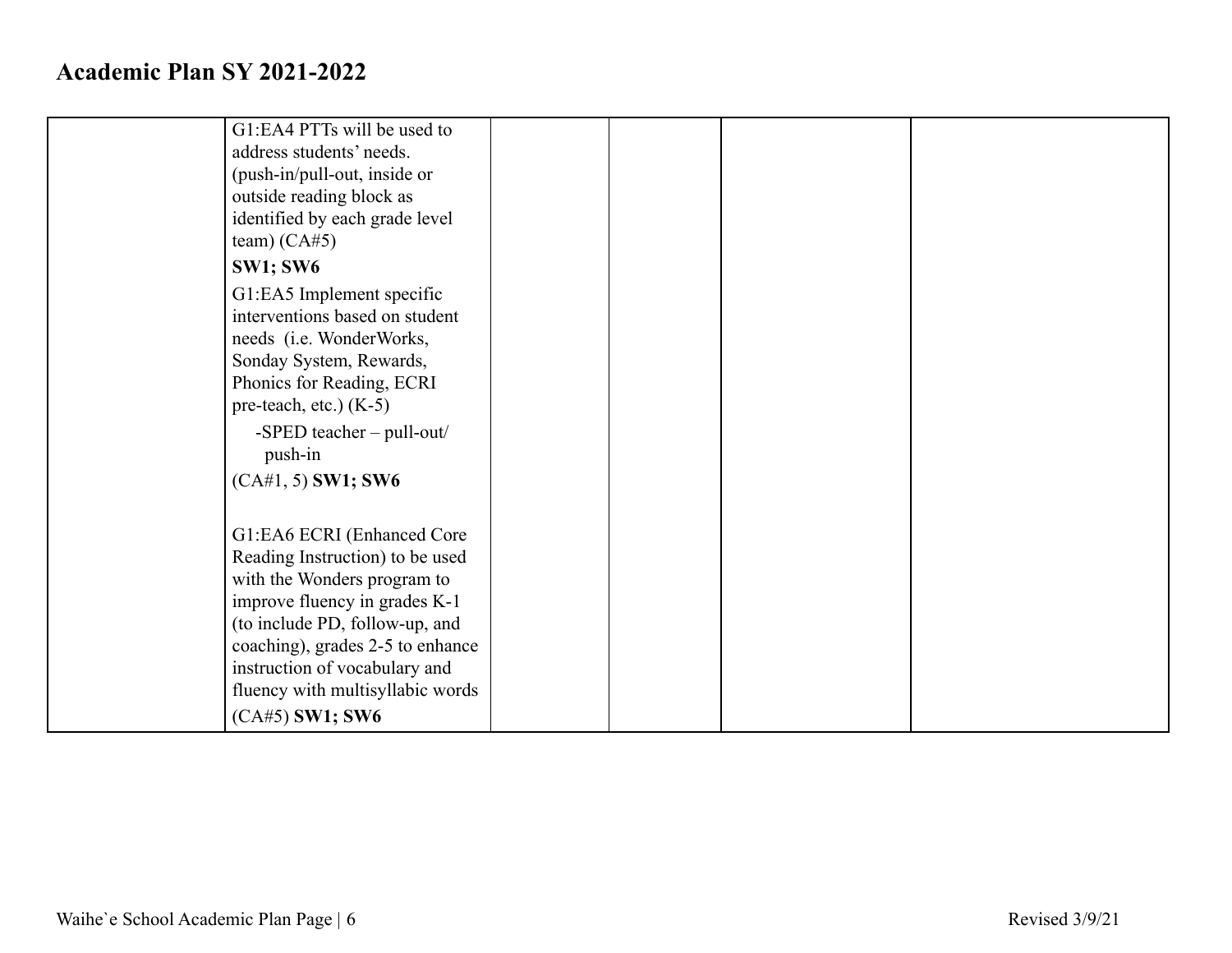| There will be a        | G1:EA7 All grade levels will                                                                                                                                                                         | 2021-2022 | CC | $\Box$ WSF           |                              |
|------------------------|------------------------------------------------------------------------------------------------------------------------------------------------------------------------------------------------------|-----------|----|----------------------|------------------------------|
| decrease in the        | have common assessments that                                                                                                                                                                         |           |    | $\boxtimes$ Title I  | Student samples, sharing of  |
|                        |                                                                                                                                                                                                      |           |    | $\boxtimes$ Title II |                              |
| <b>Achievement Gap</b> | are aligned with the Common<br>Core State Standards that will be                                                                                                                                     |           |    | $\Box$ Title III     | growth at data team meetings |
|                        |                                                                                                                                                                                                      |           |    | $\Box$ IDEA          |                              |
| Common core            | used as data points during the                                                                                                                                                                       |           |    | $\Box$ Homeless      | i-Ready growth monitoring    |
| aligned assessments    | data team process to drive                                                                                                                                                                           |           |    | $\Box$ CTE           | scores and i-Ready Standards |
| for math and reading   | instruction. These assessments                                                                                                                                                                       |           |    | $\Box$ Other         | Mastery scores               |
|                        | will include i-Ready Diagnostic                                                                                                                                                                      |           |    | $\Box$ N/A           |                              |
|                        | Assessments, DIBELS Progress                                                                                                                                                                         |           |    |                      |                              |
| Promise: Equity,       | Monitoring $(K-2)$ , a common                                                                                                                                                                        |           |    | Funding for Student  |                              |
| Empowerment, and       | math assessment, a common                                                                                                                                                                            |           |    | Achievement          |                              |
| School Design          | reading assessment, and a                                                                                                                                                                            |           |    | Celebrations         |                              |
|                        | writing assessment in Narrative,                                                                                                                                                                     |           |    |                      |                              |
|                        | Information, and Opinion                                                                                                                                                                             |           |    |                      |                              |
|                        | Writing. (CA#3) SW1                                                                                                                                                                                  |           |    |                      |                              |
|                        | G1:EA8 Teachers will be<br>provided with time for Vertical<br>Articulation based in data and<br>curriculum mapping to address<br>learning gaps and plan for<br>targeted instruction.<br>$(CA#2)$ SW6 |           |    |                      |                              |
|                        |                                                                                                                                                                                                      |           |    |                      |                              |
|                        | G1:EA9 All teachers will work                                                                                                                                                                        |           |    |                      |                              |
|                        | with students to create an                                                                                                                                                                           |           |    |                      |                              |
|                        | academic goal. Students in                                                                                                                                                                           |           |    |                      |                              |
|                        | grades 2-5 will utilize a goal                                                                                                                                                                       |           |    |                      |                              |
|                        | setting folder. (CA#9) SW6                                                                                                                                                                           |           |    |                      |                              |
|                        |                                                                                                                                                                                                      |           |    |                      |                              |
|                        | G1:EA10 Students will use                                                                                                                                                                            |           |    |                      |                              |
|                        | i-Ready or Imagine Learning                                                                                                                                                                          |           |    |                      |                              |
|                        | (ELL) for 45 minutes a week                                                                                                                                                                          |           |    |                      |                              |
|                        | Reading and i-Ready for 45                                                                                                                                                                           |           |    |                      |                              |
|                        | minutes a week in Math (CA#1)                                                                                                                                                                        |           |    |                      |                              |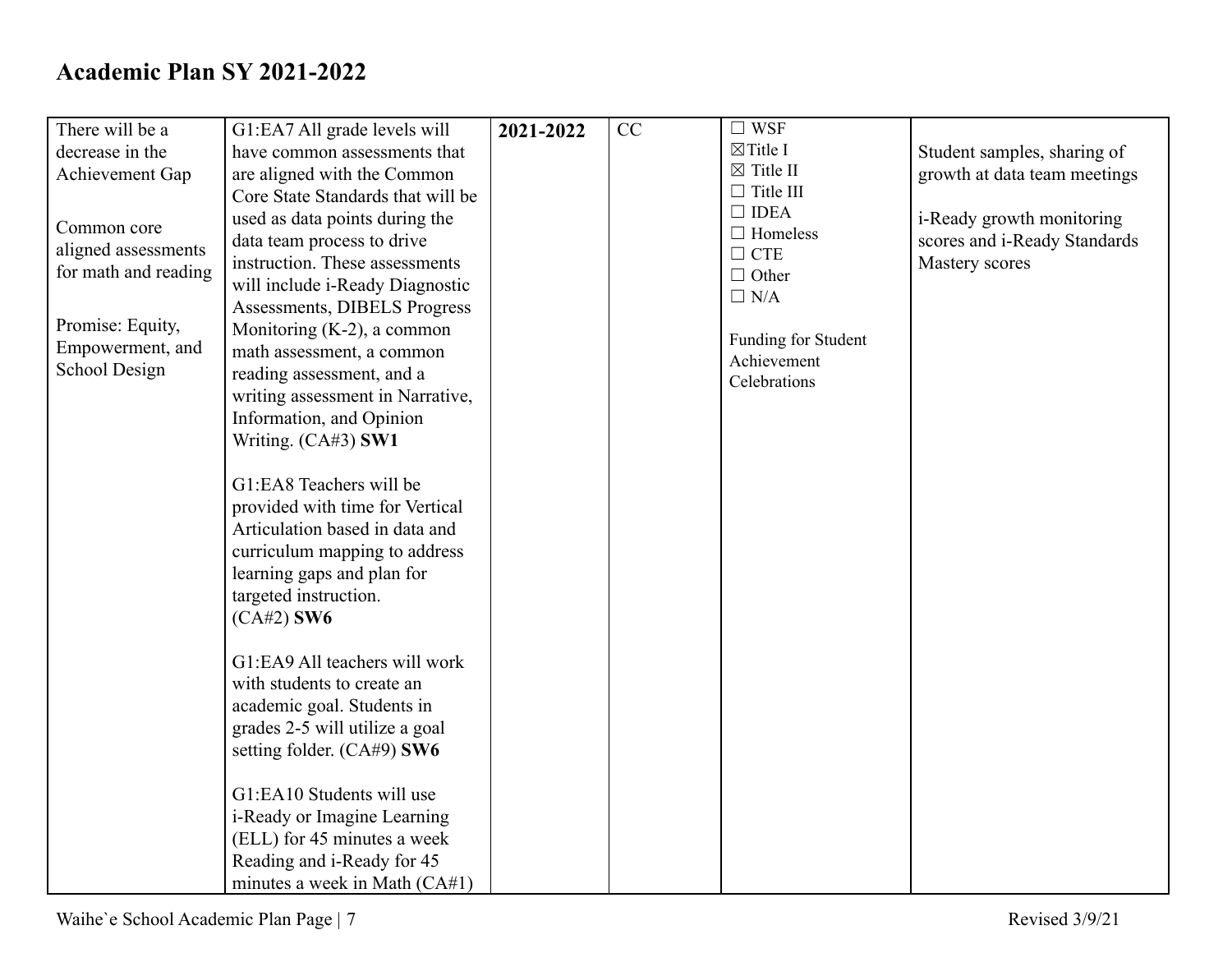|                     | G1:EA11 Student growth and                                 |           |    |                                           |                                                                  |
|---------------------|------------------------------------------------------------|-----------|----|-------------------------------------------|------------------------------------------------------------------|
|                     | attainment of goals will be                                |           |    |                                           |                                                                  |
|                     | celebrated (CA#9)                                          |           |    |                                           |                                                                  |
| There will be a 3%  | G1:EA12 Continue                                           | 2021-2022 | CC | $\boxtimes$ WSF                           |                                                                  |
| increase every year | implementation of Ready                                    |           |    | $\boxtimes$ Title I                       | i-Ready Diagnostic (K-5),                                        |
| in math proficiency | <b>Classroom Mathematics with</b>                          |           |    | $\boxtimes$ Title II                      | Standards Mastery (grades 2-5),                                  |
| on the SBA and      | common summative assessments                               |           |    | $\Box$ Title III                          | Growth Monitoring (All K-1                                       |
| i-Ready EOY         | for all math Common Core State                             |           |    | $\Box$ IDEA<br>$\Box$ Homeless            | students, grades 2-5 identified                                  |
| Diagnostic          | Standards. Teachers will be                                |           |    | $\Box$ CTE                                | students in Tier 2 and 3)                                        |
| assessments         | provided articulation time for                             |           |    | $\Box$ Other                              |                                                                  |
|                     | planning and delivery of                                   |           |    | $\Box$ N/A                                | All students taking i-Ready will                                 |
| Promise: Equity and | differentiated math instruction                            |           |    |                                           | show one year's worth of                                         |
| School Design       | and will incorporate evidence                              |           |    | WSF:                                      | progress in math at the End of                                   |
|                     | based practices into Ready                                 |           |    | <b>PTTs</b>                               | Year (EOY) testing as measured                                   |
|                     | Classroom core curriculum,<br>Professional Development for |           |    |                                           | by the i-Ready's scaled score.<br>The i-Ready program identifies |
|                     | <b>Common Core Math Standards</b>                          |           |    | Title I: i-Ready                          | scaled score increases per grade                                 |
|                     | and SMPs as identified $(CA#1)$                            |           |    | subscription, Ready                       | level needed to achieve one                                      |
|                     | <b>SW1; SW6</b>                                            |           |    | Classroom, PTTs, Subs<br>for Math Project | year's worth of growth.                                          |
|                     |                                                            |           |    |                                           |                                                                  |
|                     | (CA#1, 3, 8)                                               |           |    | Professional                              | Utilizing math manipulatives                                     |
|                     |                                                            |           |    | development                               | and tools for instruction                                        |
|                     | G1:EA13 Provide additional 30                              |           |    |                                           |                                                                  |
|                     | minute small group instruction to                          |           |    |                                           |                                                                  |
|                     | implement specific interventions                           |           |    |                                           |                                                                  |
|                     | based on student needs (i.e.                               |           |    |                                           |                                                                  |
|                     | Whole Numbers Foundation,                                  |           |    |                                           |                                                                  |
|                     | i-Ready, Ready Classroom, etc.)                            |           |    |                                           |                                                                  |
|                     | $(K-5)$ .                                                  |           |    |                                           |                                                                  |
|                     | -RTI teacher                                               |           |    |                                           |                                                                  |
|                     | -PTTs                                                      |           |    |                                           |                                                                  |
|                     | -Small group instruction                                   |           |    |                                           |                                                                  |
|                     | including differentiation for                              |           |    |                                           |                                                                  |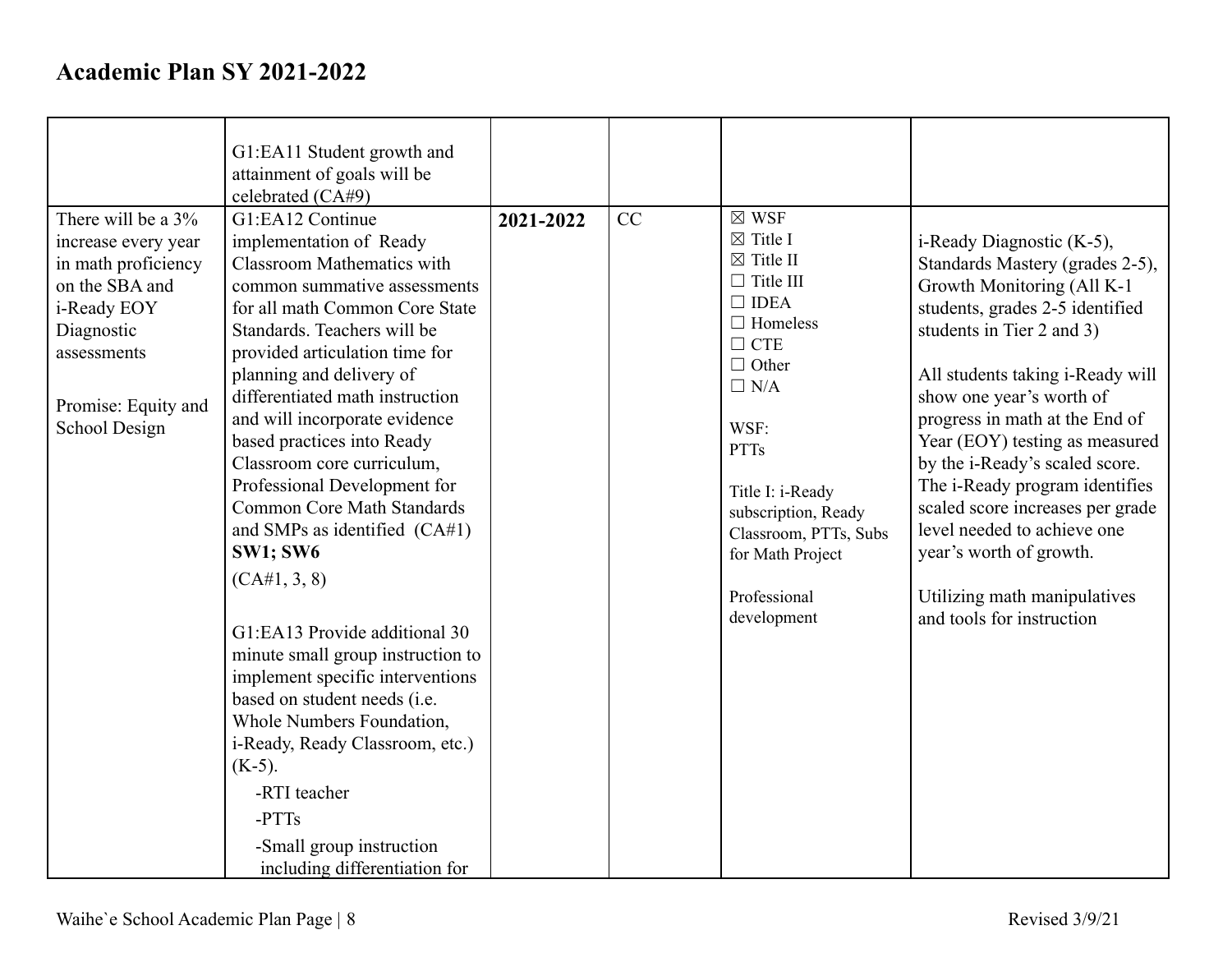|                                                                                               | high-achieving students.<br>(CA#1, 5)<br>G1:EA14 Teachers in Math<br>Project Cohort 2019-2020 will<br>continue to be coached by the<br>school. Teachers in Math Project |           |    |                                                                                                                                                        |                                                                                            |
|-----------------------------------------------------------------------------------------------|-------------------------------------------------------------------------------------------------------------------------------------------------------------------------|-----------|----|--------------------------------------------------------------------------------------------------------------------------------------------------------|--------------------------------------------------------------------------------------------|
|                                                                                               | Cohort 2021-2022 will be<br>provided PD with coaching by<br>the District RTs and school Math<br>Coach. $(CA#1)$ SW6                                                     |           |    |                                                                                                                                                        |                                                                                            |
| Meet the needs of<br>high performing<br>students<br>Promise:<br>Empowerment and<br>Innovation | G1:EA15 Identify high<br>achieving students in grades 4<br>and 5 and provide differentiated<br>instruction (PEG – Project<br>Enrichment Group) (CA#4)                   | 2021-2022 | CC | $\boxtimes$ WSF<br>$\Box$ Title I<br>$\Box$ Title II<br>$\Box$ Title III<br>$\Box$ IDEA<br>$\Box$ Homeless<br>$\Box$ CTE<br>$\Box$ Other<br>$\Box$ N/A | Projects completed by students<br><b>SBA</b><br>i-Ready<br>Maintain student identification |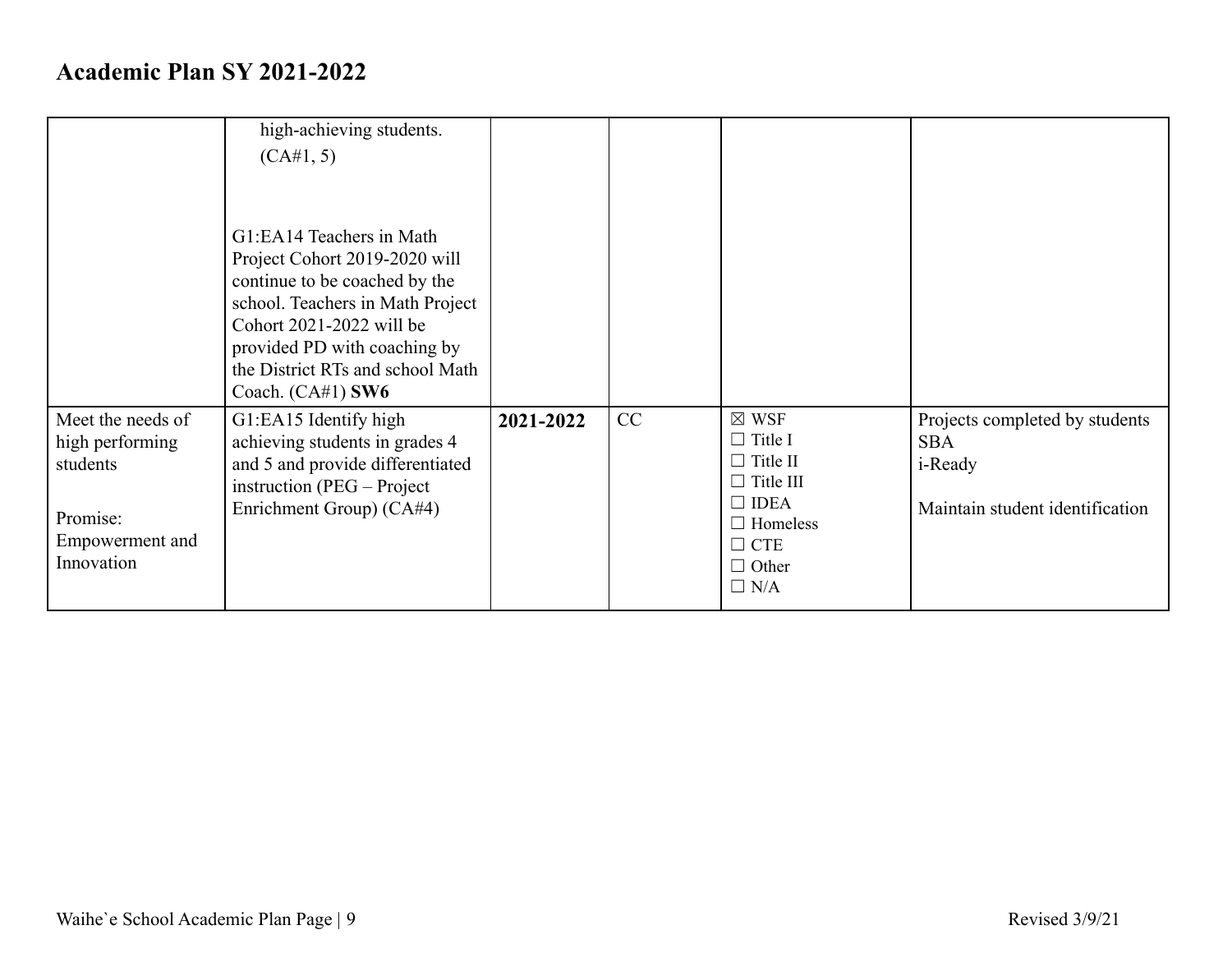|                     |                                |           |    | $\boxtimes$ WSF                     |                                 |
|---------------------|--------------------------------|-----------|----|-------------------------------------|---------------------------------|
| There will be a 3%  | G1:EA16 Provide after school   | 2021-2022 | CC |                                     |                                 |
| increase every year | tutoring and summer school     |           |    | $\boxtimes$ Title I                 | Student attendance sheets       |
| in ELA and math     | (summer extended learning      |           |    | $\Box$ Title II<br>$\Box$ Title III | Pre/post assessments            |
| proficiency on the  | opportunity) to improve        |           |    | $\Box$ IDEA                         | Various assessment scores for   |
| SBA and i-Ready     | proficiency in Math and        |           |    | $\Box$ Homeless                     | math and ELA (i.e. i-Ready,     |
| EOY assessments     | Language Arts for targeted     |           |    | $\Box$ CTE                          | SBA)                            |
|                     | students. Support targeted     |           |    | $\Box$ Other                        | <b>Math Matters Competition</b> |
| Promise: Hawaii,    | subgroups of students through  |           |    | $\Box$ N/A                          | <b>Team Results</b>             |
| Equity, and School  | after school projects that are |           |    |                                     | <b>Robotics Team Results</b>    |
| Design              | aligned with HA.               |           |    | Title I:                            | Kinder Kamp (incoming           |
|                     | (CA#1) SW1; SW5; SW6           |           |    | 16 PTTs $(HQ)$ for                  | Kindergarteners)                |
|                     |                                |           |    | Summer School (1)                   |                                 |
|                     |                                |           |    | Coordinator/15 Tchrs)               | Gardening                       |
|                     |                                |           |    | $($20,907 + Fringe)$ &              |                                 |
|                     |                                |           |    | Kinder Kamp                         | Arts Integrated                 |
|                     |                                |           |    | 3 PTTs for Kinder Kamp              |                                 |
|                     |                                |           |    | $-$ \$3,768 + fringe                |                                 |
|                     |                                |           |    |                                     |                                 |
|                     |                                |           |    |                                     |                                 |
|                     |                                |           |    | 10 PTT's (HQ) for after             |                                 |
|                     |                                |           |    | school tutoring \$14,131            |                                 |
|                     |                                |           |    | $+$ fringe                          |                                 |
|                     |                                |           |    |                                     |                                 |
|                     |                                |           |    | 2 PTT's (HQ) for Math               |                                 |
|                     |                                |           |    | Matters tutoring after              |                                 |
|                     |                                |           |    | school \$1,108)                     |                                 |
|                     |                                |           |    |                                     |                                 |
|                     |                                |           |    | 2 PTT's (HQ) and 1 PPE              |                                 |
|                     |                                |           |    | for Robotics after school           |                                 |
|                     |                                |           |    |                                     |                                 |
|                     |                                |           |    |                                     |                                 |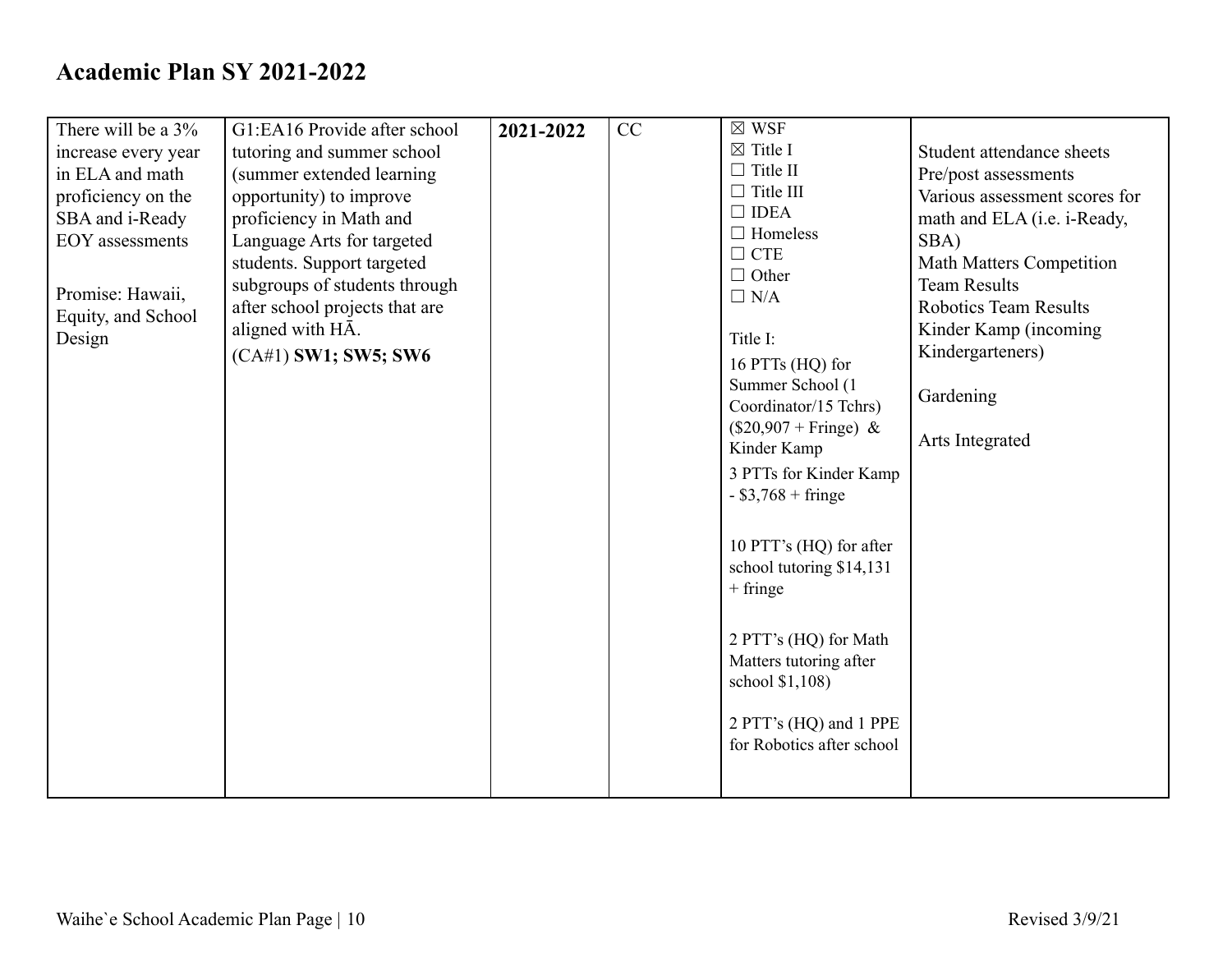| There will be a 3%                        | G1:EA17 Provide additional                               | 2021-2022 | Tech        | $\boxtimes$ WSF                 | Usage reports                 |
|-------------------------------------------|----------------------------------------------------------|-----------|-------------|---------------------------------|-------------------------------|
| increase every year                       | tools to support student                                 |           | Coordinator | $\boxtimes$ Title I             | Assessment Scores (i-Ready,   |
| in ELA and math                           | achievement:                                             |           |             | $\boxtimes$ Title II            | SBA, etc.)                    |
| proficiency on the                        | $-iXL$                                                   |           |             | $\Box$ Title III<br>$\Box$ IDEA |                               |
| SBA and i-Ready<br><b>EOY</b> assessments | - Goalbook                                               |           |             | $\Box$ Homeless                 | Technology Plan (3-year plan) |
|                                           | -Technology apps/programs                                |           |             | $\Box$ CTE                      | -Teacher technology survey    |
| Promise: Equity and                       | that support student                                     |           |             | $\Box$ Other<br>$\Box$ N/A      | -Tech-integration schedule    |
| School Design                             | achievement                                              |           |             |                                 | -Tech-integration planning    |
|                                           | -i-Ready                                                 |           |             | WSF: TIS, Tech                  | document                      |
|                                           | -Additional laptops/ipads                                |           |             | Coordinator                     | PD plan                       |
|                                           | -1:1 Chromebooks/Devices                                 |           |             | Title 1: Devices,               |                               |
|                                           | for grades K-5                                           |           |             | Accessories                     |                               |
|                                           | - Any other necessary                                    |           |             |                                 |                               |
|                                           | technology accessories,                                  |           |             |                                 |                               |
|                                           | including those which                                    |           |             |                                 |                               |
|                                           | support integrating                                      |           |             |                                 |                               |
|                                           | technology within                                        |           |             |                                 |                               |
|                                           | instruction                                              |           |             |                                 |                               |
|                                           | -Upkeep of all technology                                |           |             |                                 |                               |
|                                           | tools                                                    |           |             |                                 |                               |
|                                           | -Additional computer                                     |           |             |                                 |                               |
|                                           | programs, as needed                                      |           |             |                                 |                               |
|                                           | $(CA#1)$ SW6                                             |           |             |                                 |                               |
|                                           |                                                          |           |             |                                 |                               |
|                                           | G1:EA18 Technology                                       |           |             |                                 |                               |
|                                           | Integration Specialist (TIS) to                          |           |             |                                 |                               |
|                                           | push in and support teachers in<br>maximizing the use of |           |             |                                 |                               |
|                                           | technology within the classroom                          |           |             |                                 |                               |
|                                           | and provide professional                                 |           |             |                                 |                               |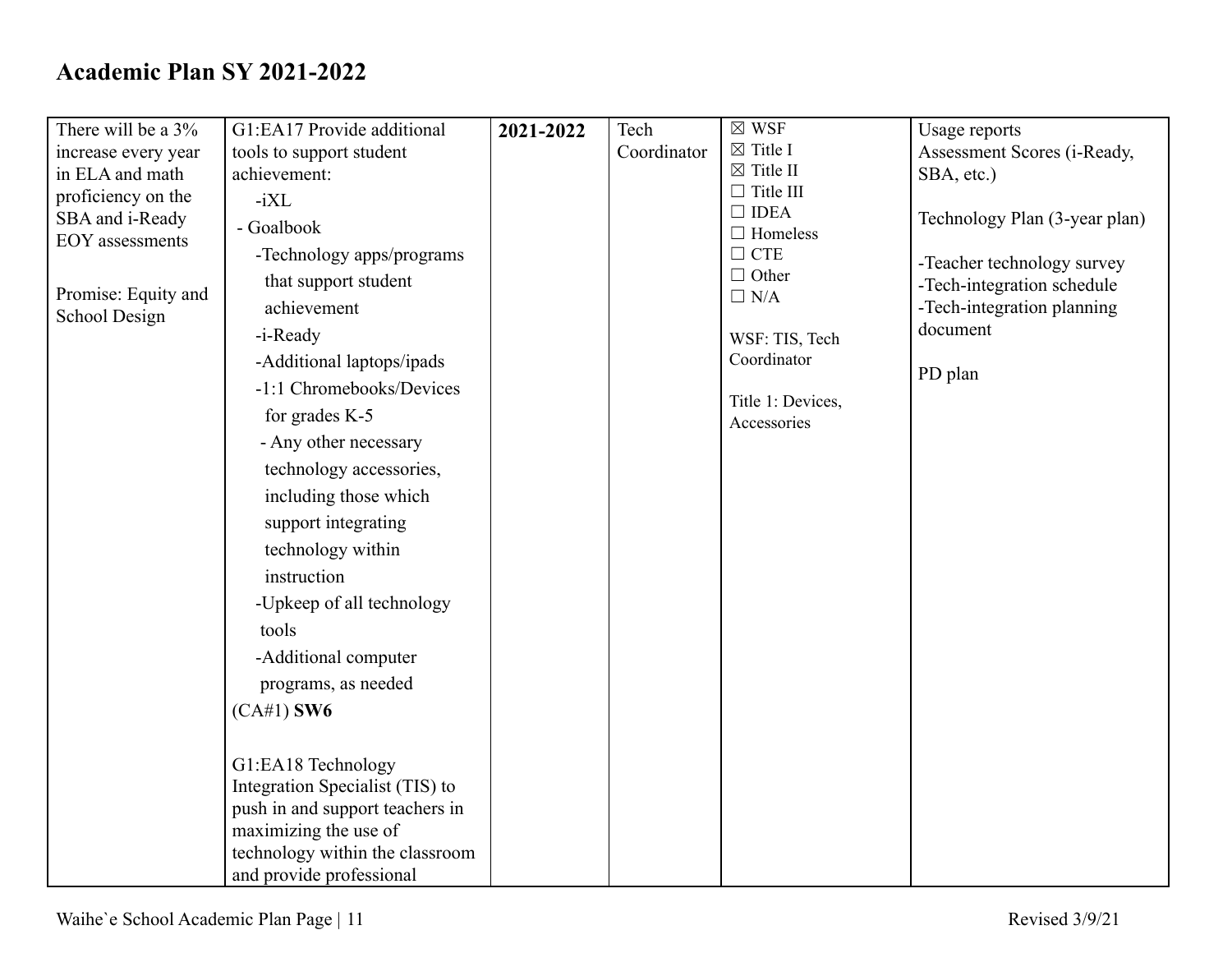|                                                                                                                                                                                                                 | development for teachers.<br>(CA#1,9)                                                                                                                                                                                                                                                                                                                                                                                    |           |                       |                                                                                                                                                                                                                                    |                                                                                                                                                                                                        |
|-----------------------------------------------------------------------------------------------------------------------------------------------------------------------------------------------------------------|--------------------------------------------------------------------------------------------------------------------------------------------------------------------------------------------------------------------------------------------------------------------------------------------------------------------------------------------------------------------------------------------------------------------------|-----------|-----------------------|------------------------------------------------------------------------------------------------------------------------------------------------------------------------------------------------------------------------------------|--------------------------------------------------------------------------------------------------------------------------------------------------------------------------------------------------------|
| There will be a 3%<br>increase every year<br>in ELA and math<br>proficiency on the<br>SBA and i-Ready<br>EOY assessments for<br><b>ELL</b> students<br>Promise: Equity and<br>School Design                     | G1:EA19 WIDA Standards<br>training for all teachers at the<br>beginning of the school year.<br>$(CA#5)$ SW5<br>G1:EA20 Finish Line for ELL<br>program<br>(CA#5)<br>G1:EA21 After school tutoring<br>for ELL students<br>$(CA#5)$ SW6<br>G1:EA22 Language for Learning<br>and Imagine Learning<br>(CA#5)<br>G1:EA23 Support Teachers in<br><b>Sheltered Instruction</b><br>Qualification required by the<br>DOE. $(CA#1)$ | 2021-2022 | <b>ELL</b><br>Teacher | $\boxtimes$ WSF<br>$\Box$ Title I<br>$\boxtimes$ Title II<br>$\boxtimes$ Title III<br>$\Box$ IDEA<br>$\Box$ Homeless<br>$\Box$ CTE<br>$\Box$ Other<br>$\Box$ N/A<br>WSF: ELL Teacher<br>Title III: PTT (HQ),<br>Materials/Programs | Standards presented at the<br>beginning of the year meeting<br>Usage reports<br>Assessment Scores (i-Ready,<br>SBA, DIBELS, WIDA etc.)                                                                 |
| Provide common<br>core aligned<br>strategies to support<br>the 3% increase<br>every year in ELA<br>and math proficiency<br>on the SBA and<br>i-Ready EOY<br>assessments<br>Promise: Equity and<br>School Design | G1:EA24 Create a professional<br>development plan that supports<br>identified effective teaching<br>strategies and practices to be<br>adopted schoolwide that address<br>foundational reading skills,<br>building a deep understanding of<br>number sense, and develop<br>coping strategies and skills to<br>work through everyday<br>situations<br>$(CA#1, 2, 8)$ . SW5; SW6                                            | 2021-2022 | CC                    | $\square$ WSF<br>$\boxtimes$ Title I<br>$\boxtimes$ Title II<br>$\Box$ Title III<br>$\Box$ IDEA<br>$\Box$ Homeless<br>$\Box$ CTE<br>$\boxtimes$ Other<br>$\Box N/A$<br>Title I:                                                    | PD Plan and ART monitoring<br>Walkthrough Data<br><b>Behavior Management</b><br>Tier $1: (CA1)$<br>-Differentiated Instruction<br>-Number Talks<br>-ECRI<br>-Classroom Management Plan<br>-Small Group |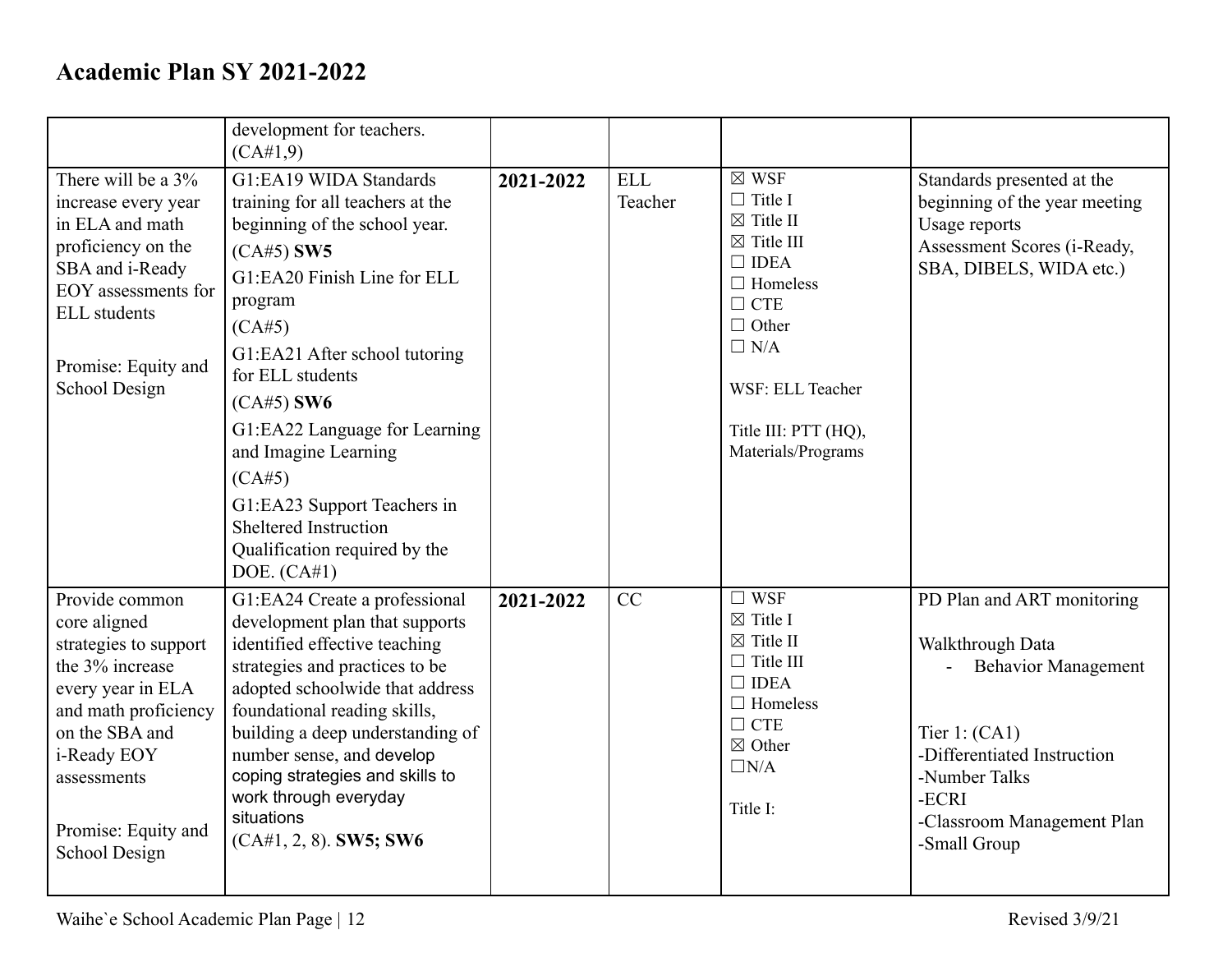|                                                                                                                                                                                     |                                                                                                                                                                                                                                                                                                                                                                                                                                                  |           |                        | Title II: GL Trainings,<br><b>Inclusion Trainings</b><br>(PLCs)<br>Other: HĀ- Lelekamanu<br>Maui Program                                                                                                        | Tier 2:<br>-Small Group-Addressing skills<br>-Preteach of skills<br>-Behavior interventions that<br>may require support or<br>modification of the school day |
|-------------------------------------------------------------------------------------------------------------------------------------------------------------------------------------|--------------------------------------------------------------------------------------------------------------------------------------------------------------------------------------------------------------------------------------------------------------------------------------------------------------------------------------------------------------------------------------------------------------------------------------------------|-----------|------------------------|-----------------------------------------------------------------------------------------------------------------------------------------------------------------------------------------------------------------|--------------------------------------------------------------------------------------------------------------------------------------------------------------|
|                                                                                                                                                                                     |                                                                                                                                                                                                                                                                                                                                                                                                                                                  |           |                        |                                                                                                                                                                                                                 | Tier 3:<br>-SPED<br>-Small group outside of core<br>instruction<br>- Behavior interventions that<br>require an alternative location                          |
| There will be a 3%<br>increase every year<br>in Science<br>proficiency on the<br><b>State Science</b><br>Assessments<br>Promise:<br>Hawaii, Equity,<br>School Design,<br>Innovation | G1:EA25 Teachers will use<br>NGSS to teach science and use<br>an online platform that allows<br>students to perform the<br>engineering design process<br>digitally in grades $3-5$ . (CA#7)<br>G1:EA26 STEM teacher to<br>provide supplemental instruction<br>for students in grades K-5<br>(CA#7)<br>G1:EA27 STEM teacher to<br>provide NGSS support to<br>teachers in grades K-5<br>(CA#7)<br>G1:EA28 Mystery Science<br><b>School License</b> | 2021-2022 | <b>STEM</b><br>Teacher | $\boxtimes$ WSF<br>$\boxtimes$ Title I<br>$\boxtimes$ Title II<br>$\Box$ Title III<br>$\Box$ IDEA<br>$\Box$ Homeless<br>$\Box$ CTE<br>$\Box$ Other<br>$\Box$ N/A<br>WSF: STEM teacher<br>Title I: PD, Materials | <b>Formative Assessments</b><br><b>Pre/Post Assessments</b><br><b>NGSS Science Assessments</b>                                                               |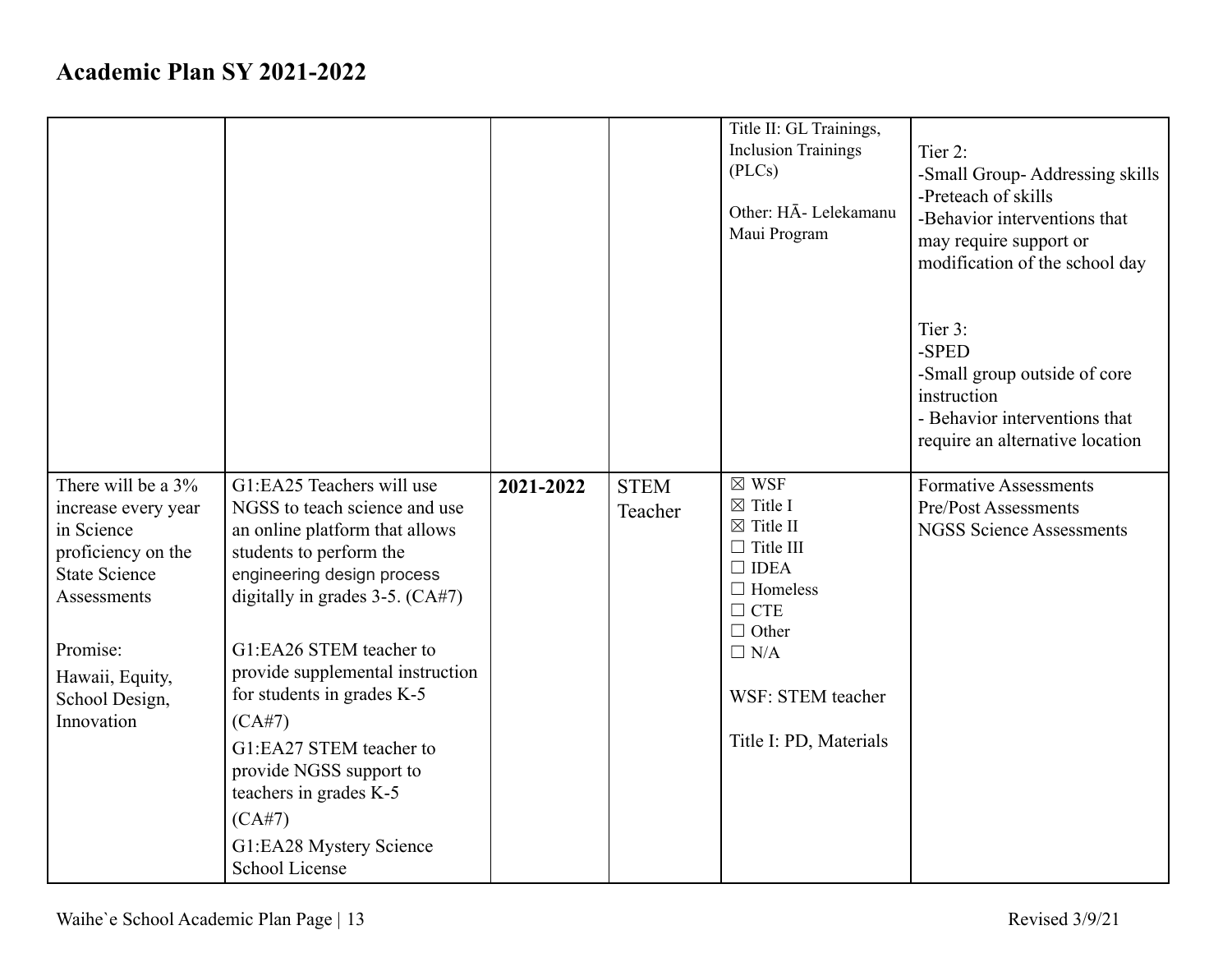| (CA#7)<br>G1:EA29 Generation Genius                                                                                         |  |  |
|-----------------------------------------------------------------------------------------------------------------------------|--|--|
| License proved for STEM<br>teacher                                                                                          |  |  |
| (CA#7)                                                                                                                      |  |  |
| G1:EA30 Gardening program<br>provided by a gardener                                                                         |  |  |
| $(CA#7, 9)$ SW5                                                                                                             |  |  |
| G1:EA31 Professional<br>Development for STEM teacher                                                                        |  |  |
| (CA#7, 9)                                                                                                                   |  |  |
| G1:EA32 Project Based                                                                                                       |  |  |
| Learning Professional                                                                                                       |  |  |
| Development for admin and<br>teachers                                                                                       |  |  |
| (CA#1, 7, 9)                                                                                                                |  |  |
| G1:EA33 Teachers will be<br>provided with the essential<br>materials to deliver meaningful<br>NGSS and PBL aligned lessons. |  |  |
| (CA#1, 7, 9)                                                                                                                |  |  |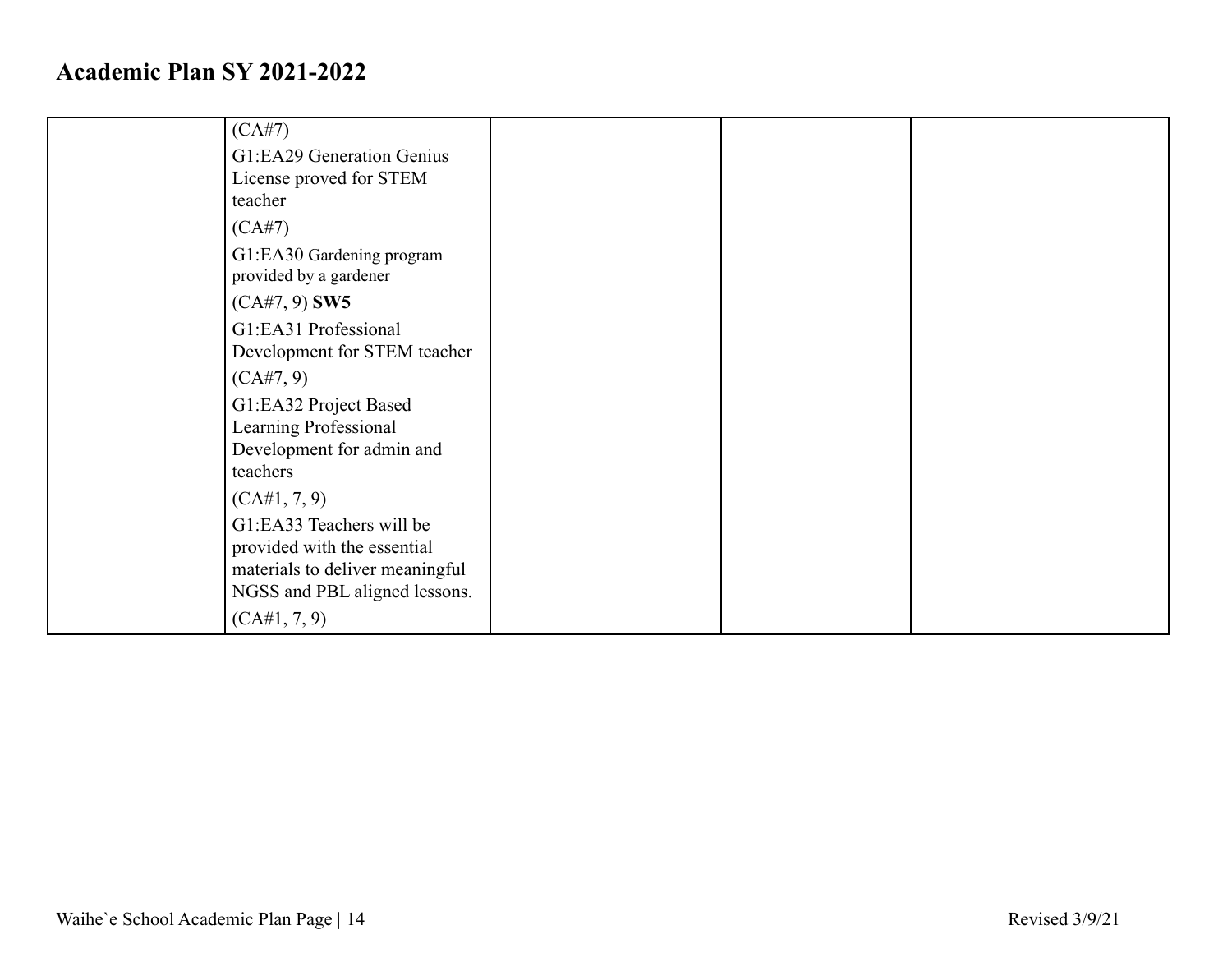| Provide students and       | G1:EA34 Hawaiian Studies:              | 2021-2022 | <b>VP</b> | $\boxtimes$ WSF      | <b>Calendar of Events</b>       |
|----------------------------|----------------------------------------|-----------|-----------|----------------------|---------------------------------|
| staff with a school        | Grades K-5: Hawaiian Studies           |           |           | $\boxtimes$ Title I  | Activities through the Hawaiian |
| environment                | through DOE Hawaiian Studies           |           |           | $\boxtimes$ Title II | Studies program                 |
| embedded in $H\bar{A}$     | program $(CA#9)$ SW5                   |           |           | $\Box$ Title III     |                                 |
|                            |                                        |           |           | $\Box$ IDEA          | HĀ school-wide                  |
|                            | G1:EA35 Create Curriculum              |           |           | $\Box$ Homeless      | implementation plan             |
| All students will          | Maps aligned with Social               |           |           | $\Box$ CTE           |                                 |
| participate in lessons     | <b>Studies HCSSS</b>                   |           |           | $\boxtimes$ Other    | During Distance Learning -      |
| and/or activities that     | (CA#3, 9)                              |           |           | $\Box$ N/A           | counselors doing weekly grade   |
| support GLOs, $H\bar{A}$ , |                                        |           |           |                      | level lessons to support GLOs,  |
| and schoolwide             | G1:EA36 Continue to support            |           |           | Title II: PD         | HA & Second Step                |
| implementation of          | the school-wide implementation         |           |           |                      |                                 |
| Second Step                | of $H\bar{A}$ and wellness (Blue Zone) |           |           | Other: Hawaiian      | <b>Intramural Sports-Cross</b>  |
|                            | $(CA#9)$ SW5                           |           |           | <b>Studies Fund</b>  | Country, Running, Flag          |
| Promise: Hawaii and        |                                        |           |           |                      | Football, Kickball              |
| School Design              |                                        |           |           |                      |                                 |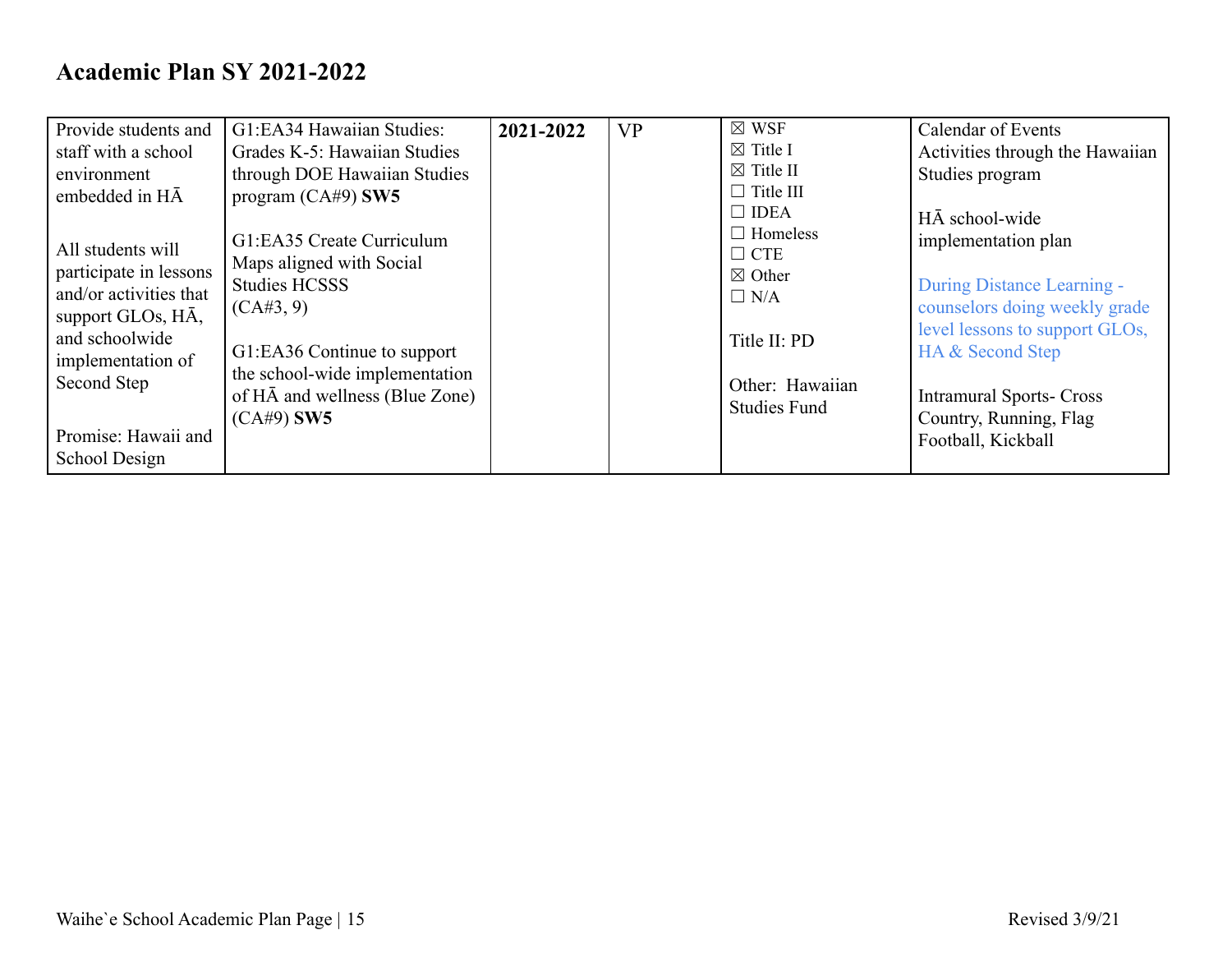**Goal 2: Staff Success**. **Waihe`e School** has a high-performing culture where employees have the training, support, and professional development to contribute effectively to student success.

| <b>Outcome:</b> By the end of three years,                                                                                                                                  | <b>Rationale:</b>                                                                                                                       |
|-----------------------------------------------------------------------------------------------------------------------------------------------------------------------------|-----------------------------------------------------------------------------------------------------------------------------------------|
|                                                                                                                                                                             |                                                                                                                                         |
| We will have a systematized data teams process to effectively analyze<br>schoolwide, individual classrooms, and individual student data to inform<br>effective instruction. | To ensure teachers have the necessary tools and strategies to meet the<br>needs of all students by providing differentiated instruction |
| Provide professional development and mentoring to support teachers in<br>implementing effective instruction.                                                                |                                                                                                                                         |
|                                                                                                                                                                             |                                                                                                                                         |
|                                                                                                                                                                             |                                                                                                                                         |
|                                                                                                                                                                             |                                                                                                                                         |
|                                                                                                                                                                             |                                                                                                                                         |
|                                                                                                                                                                             |                                                                                                                                         |
|                                                                                                                                                                             |                                                                                                                                         |
|                                                                                                                                                                             |                                                                                                                                         |
|                                                                                                                                                                             |                                                                                                                                         |
|                                                                                                                                                                             |                                                                                                                                         |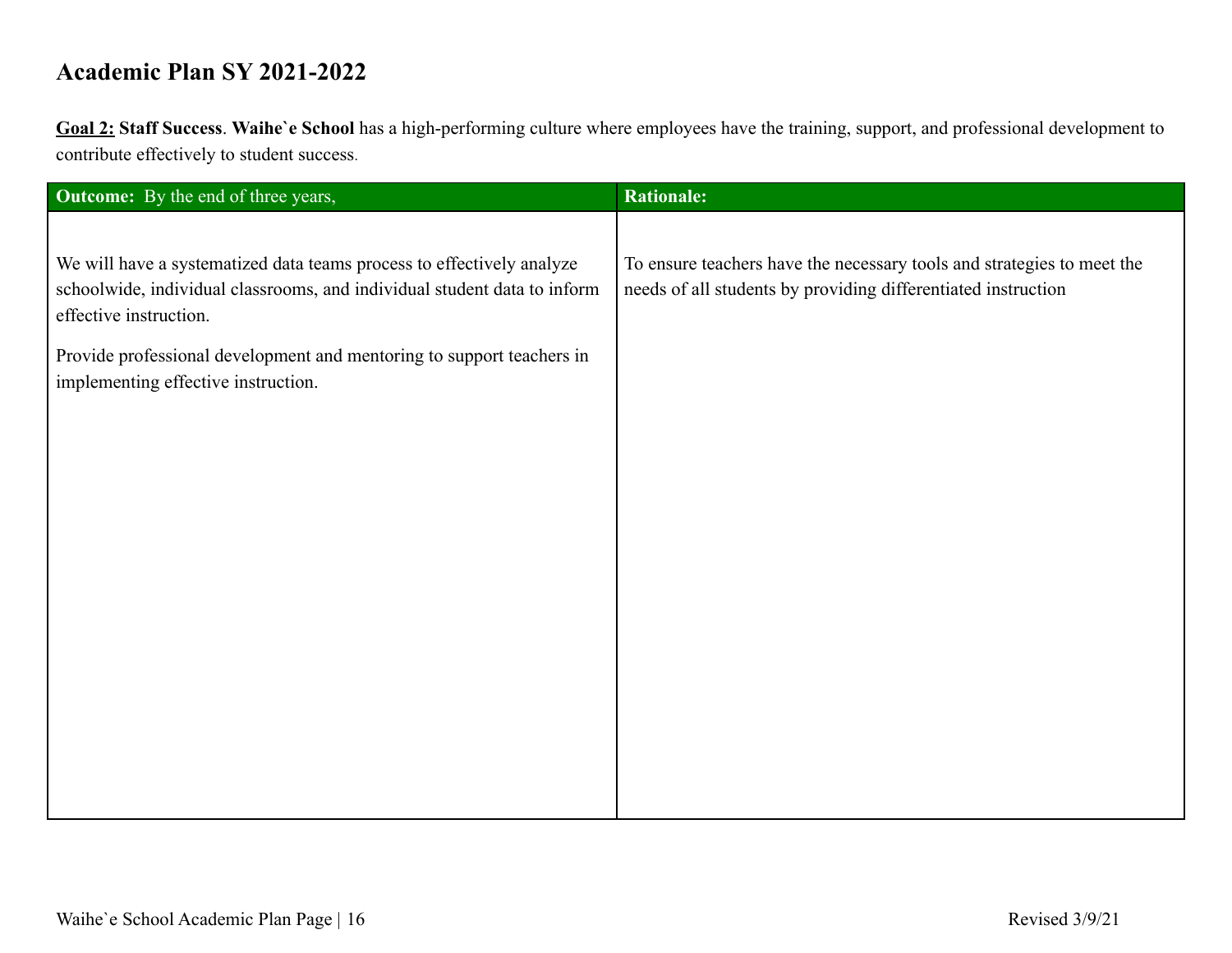| <b>Planning</b>                                                                                                                                                                                                                                                       |                                                                                                                                                                                                                                                                                                                                                                                                                                                                                                                                                                                                                                                                                  |                                                |                                               | <b>Funding</b>                                                                                                                                                                                                                                                                                                                                                                                                                                                 | <b>Interim Measures of Progress</b>                                                                                                                                                                      |
|-----------------------------------------------------------------------------------------------------------------------------------------------------------------------------------------------------------------------------------------------------------------------|----------------------------------------------------------------------------------------------------------------------------------------------------------------------------------------------------------------------------------------------------------------------------------------------------------------------------------------------------------------------------------------------------------------------------------------------------------------------------------------------------------------------------------------------------------------------------------------------------------------------------------------------------------------------------------|------------------------------------------------|-----------------------------------------------|----------------------------------------------------------------------------------------------------------------------------------------------------------------------------------------------------------------------------------------------------------------------------------------------------------------------------------------------------------------------------------------------------------------------------------------------------------------|----------------------------------------------------------------------------------------------------------------------------------------------------------------------------------------------------------|
| <b>Desired Outcome</b>                                                                                                                                                                                                                                                | <b>Enabling Activities</b><br>(Indicate year(s) of implementation<br>in next column)                                                                                                                                                                                                                                                                                                                                                                                                                                                                                                                                                                                             | <b>School</b><br>Year(s) of<br><b>Activity</b> | <b>ART</b><br>Accountable<br>$\text{Lead}(s)$ | <b>Source of Funds</b><br>(Check applicable boxes to<br>indicate source of funds)                                                                                                                                                                                                                                                                                                                                                                              | Define the relevant data used to<br>regularly assess and monitor<br>progress                                                                                                                             |
| All K-5 classroom<br>teachers will<br>participate in data<br>teams to analyze<br>common CCSS<br>assessments to<br>ensure there will be a<br>3% increase every<br>year in ELA and<br>math proficiency on<br>the SBA and i-Ready<br>EOY assessments.<br>Promise: Equity | G2:EA1 Improve data teams in<br>grades K-5 by refining the<br>process of data teams.<br>Focus will be on:<br>Reading and math common<br>assessments<br>-Provide student rotations from<br>existing school staff that allow<br>for teacher collaboration time<br>(bi-monthly PLCs)<br>(CA#3)<br>G2:EA2 Writing across all<br>genres - (during quarterly artics)<br>vertically align student writing<br>during monthly data meetings<br>(CA#3)<br>G2:EA3 Identify student<br>demographics in Action Plan and<br>utilize the Data Wall to inform<br>best practices and provide<br>differentiated instruction<br>-Analyzing formative<br>assessments<br>-Discussing success criteria | 2021-2022                                      | <b>CC/ECRI</b><br>Coach                       | $\square$ WSF<br>$\boxtimes$ Title I<br>$\boxtimes$ Title II<br>$\Box$ Title III<br>$\Box$ IDEA<br>$\Box$ Homeless<br>$\Box$ CTE<br>$\Box$ Other<br>$\Box$ N/A<br>Title I: Teacher<br>articulation time<br>substitutes (4 times a<br>year)<br><b>Warrior Review</b><br>Substitutes (3 times a<br>year)<br>Inclusion planning<br>substitutes (8 times a<br>year)<br>Title II: ECRI PLCs,<br><b>ECRI</b> substitutes for<br>trainings, Quarterly GL<br>Trainings | <b>SBA</b><br>i-Ready Diagnostic and<br><b>Standards Mastery</b><br>Wonders common assessments<br>Ready Classroom<br>Countdown to Common Core<br>Lucy Calkins' Units of Study<br>Data Team Record Sheets |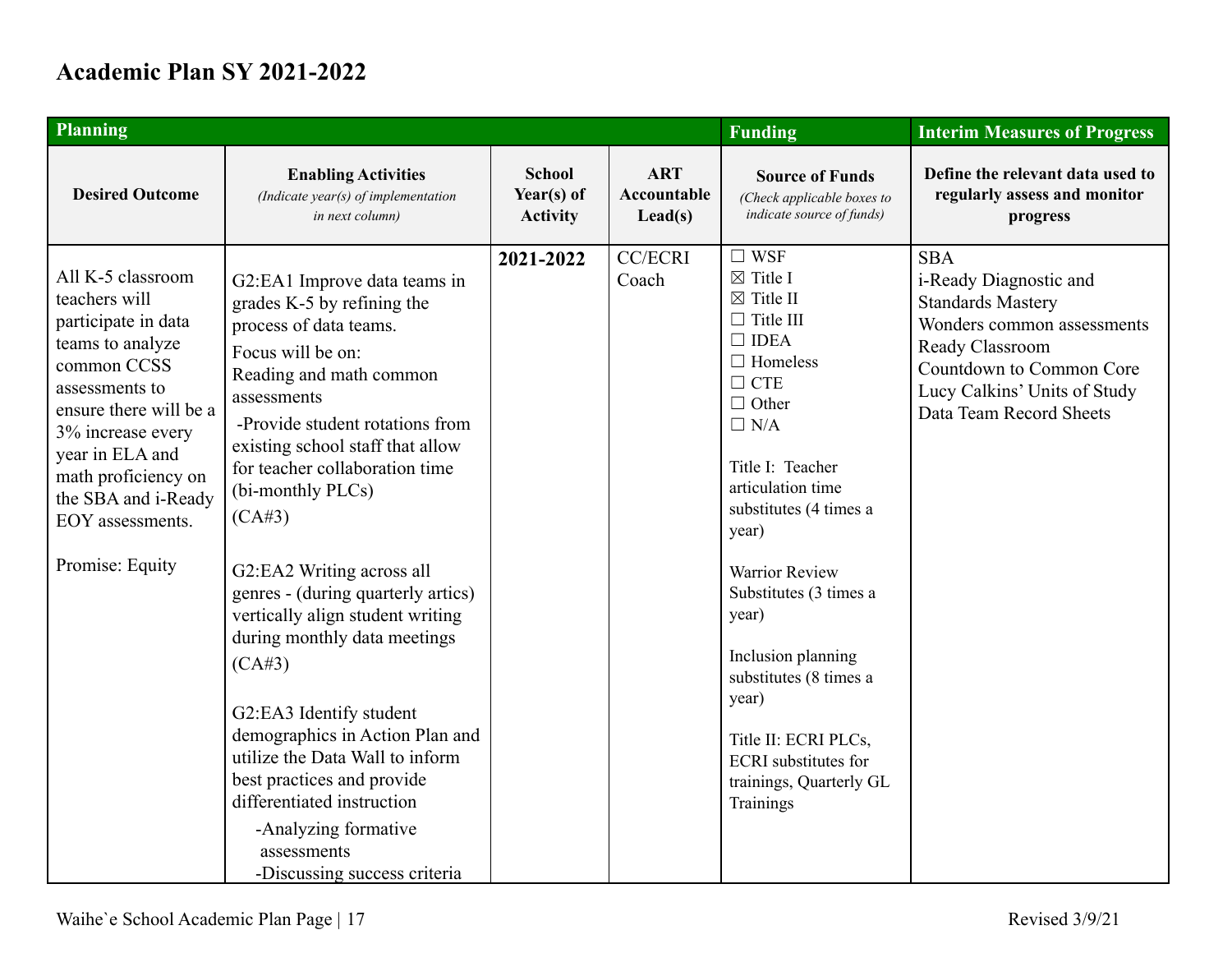| and ways to provide              |  |  |
|----------------------------------|--|--|
| effective feedback               |  |  |
| -Sharing ideas and               |  |  |
| evidence-based practices for     |  |  |
| improving student                |  |  |
| achievement (CA#3) SW6           |  |  |
|                                  |  |  |
|                                  |  |  |
| G2:EA4 Provide each grade        |  |  |
| level with 4 days throughout the |  |  |
| year for collaboration, planning |  |  |
| standards based curriculum,      |  |  |
| evidence based                   |  |  |
| curriculum/pacing, to include    |  |  |
| differentiation within math and  |  |  |
| literacy.                        |  |  |
| (CA#1, 2, 3, 5)                  |  |  |
|                                  |  |  |
|                                  |  |  |
| G2:EA5 Provide articulation      |  |  |
| days for Inclusion Team          |  |  |
| planning.                        |  |  |
| $(CA#6)$ SW6                     |  |  |
|                                  |  |  |
| G2:EA6 Warrior Review 3 times    |  |  |
| per year                         |  |  |
|                                  |  |  |
| $(CA#2)$ SW6                     |  |  |
|                                  |  |  |
| G2:EA7 Provide additional days   |  |  |
| for ECRI (K-2) Professional      |  |  |
| Learning Communities to          |  |  |
| include data analysis, group     |  |  |
| setting, target setting, and     |  |  |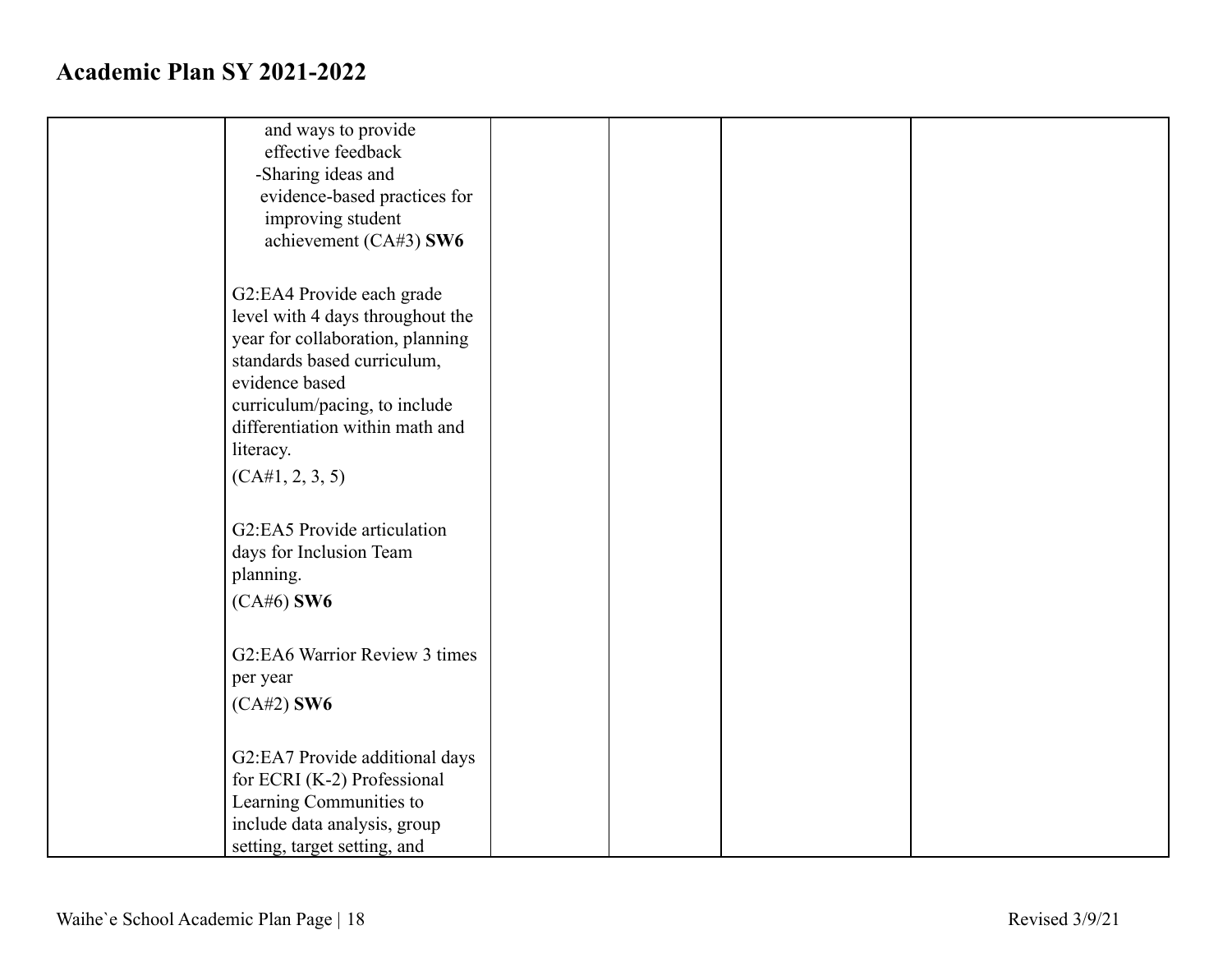| practice of instructional<br>strategies.<br>$(CA#1, 2, 5)$ SW6                                                                                                                                                                                                                                                                                         |  |  |
|--------------------------------------------------------------------------------------------------------------------------------------------------------------------------------------------------------------------------------------------------------------------------------------------------------------------------------------------------------|--|--|
| G2:EA8 ECRI (Enhanced Core<br>Reading Instruction) to be used<br>with the Wonders program in<br>grades K-2 to improve reading<br>foundational skills, fluency,<br>comprehension, and vocabulary.<br>In SY 2020-21, teachers in<br>grades 3-5 will continue to be<br>offered training; to include PD,<br>follow-up, and coaching.<br>$(CA#1, 2, 5)$ SW6 |  |  |
| G2:EA9 MTSS-R team<br>continues to implement school<br>wide multi-tiered systems of<br>support in reading<br>(CA#5)                                                                                                                                                                                                                                    |  |  |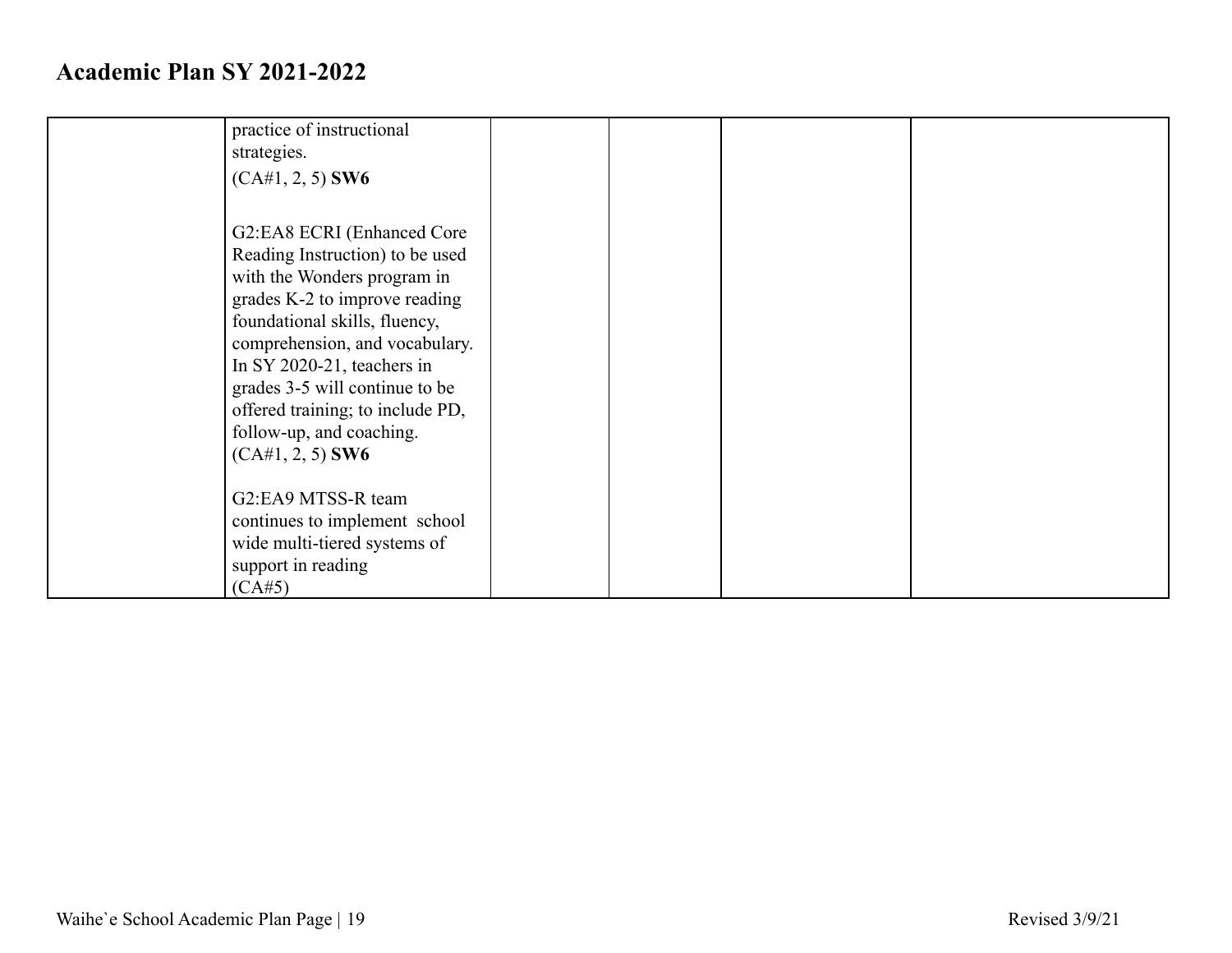| Teachers are<br>provided feedback<br>based on student<br>growth and teaching<br>practices to meet the<br>needs of all learners<br>to ensure that there<br>will be a 3% increase<br>every year in ELA                                                | G2:EA10 Support all teachers<br>(classroom and non-classroom)<br>with EES<br>(CA#1, 2)<br>G2:EA11 Mentoring-support<br>mentoring plan<br>$(CA#1)$ SW6                                                                                                                                                                                                  | 2021-2022 | CC | $\boxtimes$ WSF<br>$\boxtimes$ Title I<br>$\Box$ Title II<br>$\Box$ Title III<br>$\Box$ IDEA<br>$\Box$ Homeless<br>$\Box$ CTE<br>$\Box$ Other<br>$\Box$ N/A                                                   | SLOs/SSIOs<br><b>EES</b> Ratings |
|-----------------------------------------------------------------------------------------------------------------------------------------------------------------------------------------------------------------------------------------------------|--------------------------------------------------------------------------------------------------------------------------------------------------------------------------------------------------------------------------------------------------------------------------------------------------------------------------------------------------------|-----------|----|---------------------------------------------------------------------------------------------------------------------------------------------------------------------------------------------------------------|----------------------------------|
| and math proficiency<br>on the SBA and<br>i-Ready EOY<br>assessments                                                                                                                                                                                | G2:EA12 Coaching-District<br>Coaching PD (TBD)<br>(CA#1)                                                                                                                                                                                                                                                                                               |           |    | Title 1: EES conference<br>substitutes                                                                                                                                                                        |                                  |
| Promise: Equity and<br>School Design                                                                                                                                                                                                                |                                                                                                                                                                                                                                                                                                                                                        |           |    |                                                                                                                                                                                                               |                                  |
| All teachers provide<br>effective instruction<br>to meet the needs of<br>all learners to ensure<br>that there will be a<br>3% increase every<br>year in ELA and<br>math proficiency on<br>the SBA and i-Ready<br>EOY assessments<br>Promise: Equity | G <sub>2</sub> :EA13 Provide school level<br>and/or District mentors for all<br>probationary teachers, tenure<br>teachers that request for mentor<br>support; and teachers identified<br>as needing mentor support.<br>$(CA#1, 5)$ SW6<br>G2:EA14 Provide opportunities<br>for teachers to observe<br>colleagues during the school day<br>(CA#1, 5, 8) | 2021-2022 | CC | $\boxtimes$ WSF<br>$\Box$ Title I<br>$\boxtimes$ Title II<br>$\Box$ Title III<br>$\Box$ IDEA<br>$\Box$ Homeless<br>$\Box$ CTE<br>$\Box$ Other<br>$\Box$ N/A<br>Title II: Substitutes for<br>peer observations | Mentoring Logs                   |
|                                                                                                                                                                                                                                                     | G2:EA15 Provide New Teacher<br>Orientation to orient new<br>teachers to the school                                                                                                                                                                                                                                                                     |           |    |                                                                                                                                                                                                               |                                  |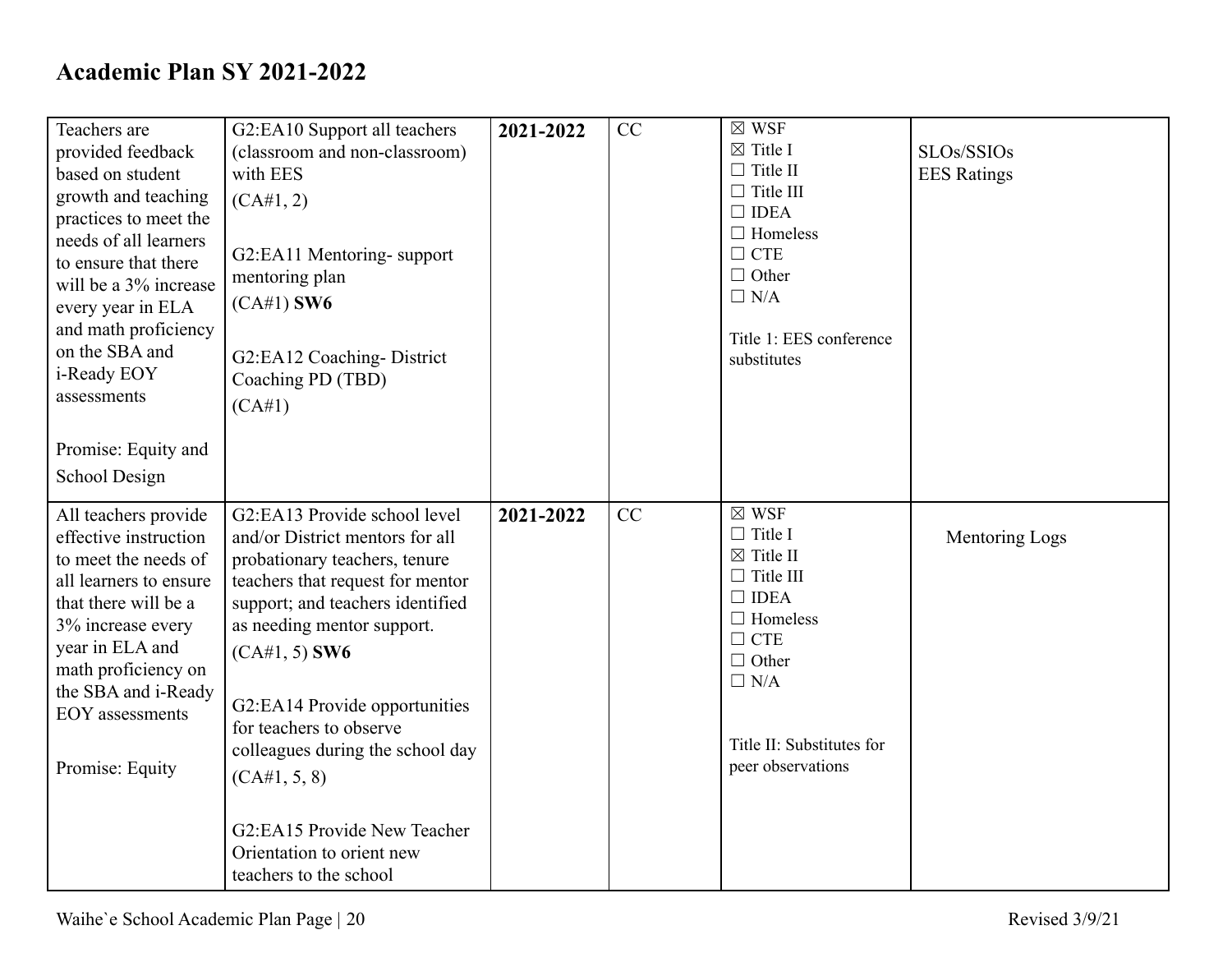| $.8)$ SW6<br>$AA^{\#}$<br><br>. . |  |  |
|-----------------------------------|--|--|
|                                   |  |  |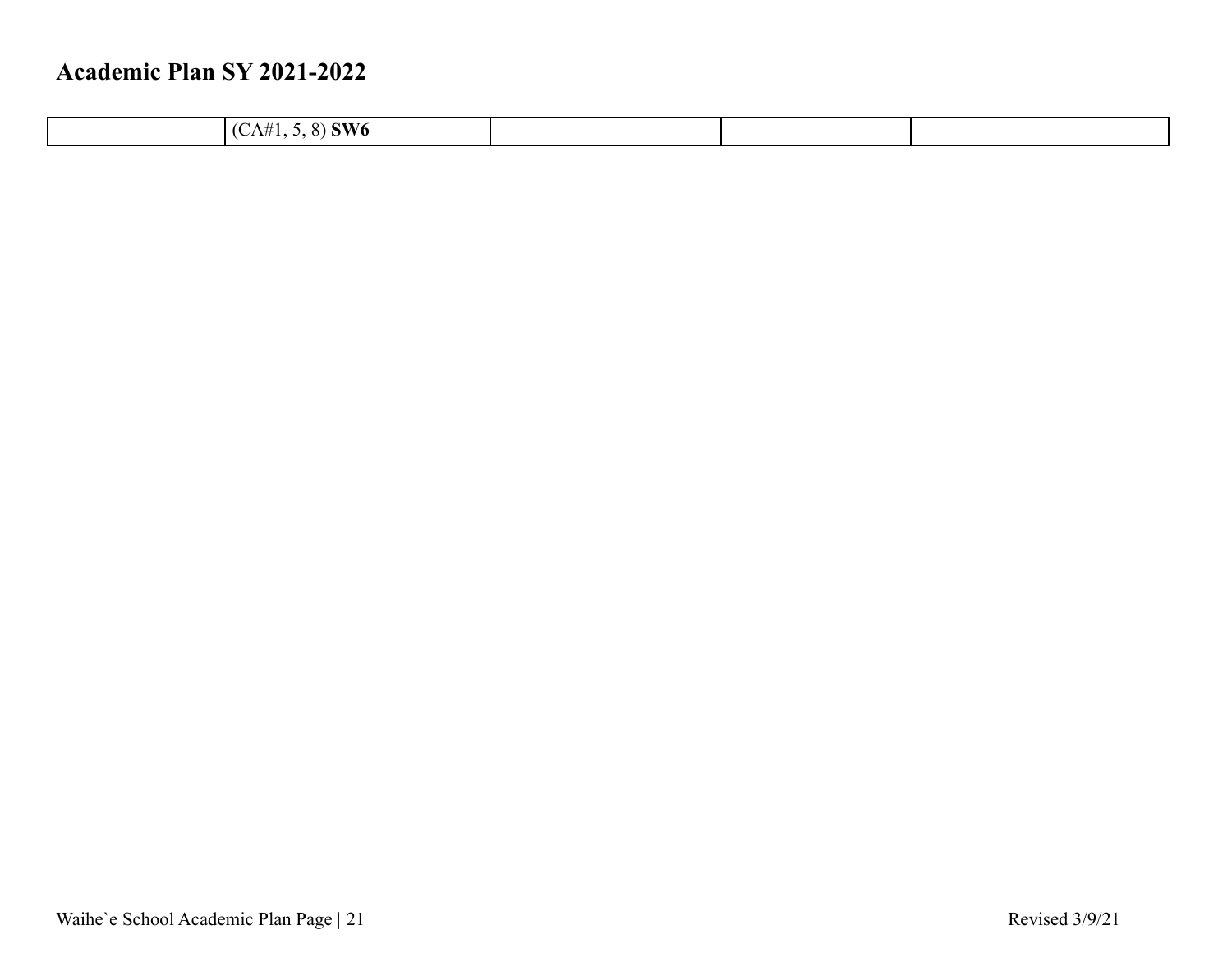**Goal 3: Successful Systems of Support.** The system and culture of **Waihe`e School** works to effectively organize financial, human, and community resources in support of student success.

| <b>Outcome:</b> By the end of three years,                           | <b>Rationale:</b>                                                                                           |
|----------------------------------------------------------------------|-------------------------------------------------------------------------------------------------------------|
|                                                                      |                                                                                                             |
|                                                                      |                                                                                                             |
| Increased parent and community involvement                           | To ensure students' academic and social growth                                                              |
|                                                                      |                                                                                                             |
| To have successful systems of support in place                       | To ensure all students' and teachers' needs are met including, but not                                      |
|                                                                      | limited to SPED, ELL, MTSS, etc.                                                                            |
| A systematized process to monitor progress within the Academic Plan, | To ensure progress in meeting the needs of our school                                                       |
| including WASC recommendations                                       |                                                                                                             |
|                                                                      |                                                                                                             |
| An initial understanding of School Design                            | To ensure increased opportunities for student voice and all teacher<br>collaboration (and all stakeholders) |
|                                                                      |                                                                                                             |
|                                                                      |                                                                                                             |
|                                                                      |                                                                                                             |
|                                                                      |                                                                                                             |
|                                                                      |                                                                                                             |
|                                                                      |                                                                                                             |
|                                                                      |                                                                                                             |
|                                                                      |                                                                                                             |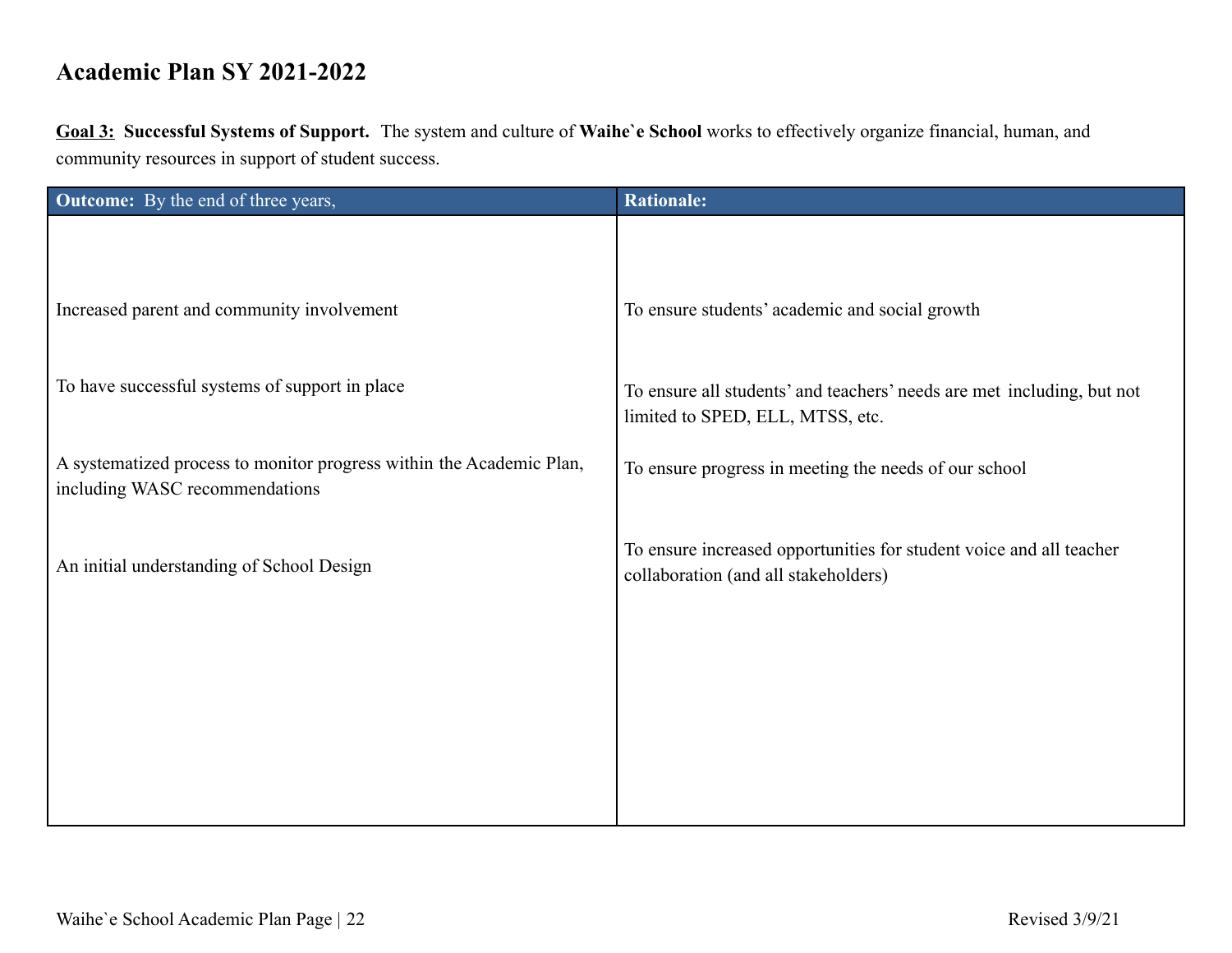| Planning                                                                                                                                                                 |                                                                                                                                                                                                                                                                                                                                                                                                                                                                   |                                                |                                               | <b>Funding</b>                                                                                                                                                                                                                                 | <b>Interim Measures of Progress</b>                                                                                                                                                                                                                                                                                                                                                                                                                                                                                                                                                                                                |
|--------------------------------------------------------------------------------------------------------------------------------------------------------------------------|-------------------------------------------------------------------------------------------------------------------------------------------------------------------------------------------------------------------------------------------------------------------------------------------------------------------------------------------------------------------------------------------------------------------------------------------------------------------|------------------------------------------------|-----------------------------------------------|------------------------------------------------------------------------------------------------------------------------------------------------------------------------------------------------------------------------------------------------|------------------------------------------------------------------------------------------------------------------------------------------------------------------------------------------------------------------------------------------------------------------------------------------------------------------------------------------------------------------------------------------------------------------------------------------------------------------------------------------------------------------------------------------------------------------------------------------------------------------------------------|
| <b>Desired Outcome</b>                                                                                                                                                   | <b>Enabling Activities</b><br>(Indicate year(s) of implementation<br>in next column)                                                                                                                                                                                                                                                                                                                                                                              | <b>School</b><br>Year(s) of<br><b>Activity</b> | <b>ART</b><br>Accountable<br>$\text{Lead}(s)$ | <b>Source of Funds</b><br>(Check applicable boxes to<br>indicate source of funds)                                                                                                                                                              | Define the relevant data used to<br>regularly assess and monitor<br>progress                                                                                                                                                                                                                                                                                                                                                                                                                                                                                                                                                       |
| Provide appropriate<br>supports to ensure<br>we meet the<br>behavior and<br>academic needs of<br><b>ALL</b> students<br>Promise: Hawaii,<br>School Design, and<br>Equity | G3:EA1 Provide annual training<br>and support to the staff on the<br>referral process<br>(CA#1, 8)<br>G3:EA2 Peer Review Meetings<br>quarterly and Weekly MTSS<br>Meetings weekly to address high<br>need behavior students (CA#1,<br>8)<br>G3:EA3 MTSS for behavior<br>strategies and interventions<br>including maintaining and<br>refining our Positive Behavioral<br>System (PBS)<br>$(CA#1, 8)$ SW6<br>G3:EA4 Monitor student<br>attendance – protocol to be | 2021-2022                                      | <b>SSC</b><br>Counselor<br>Counselor          | $\boxtimes$ WSF<br>$\Box$ Title I<br>$\boxtimes$ Title II<br>$\Box$ Title III<br>$\Box$ IDEA<br>$\Box$ Homeless<br>$\Box$ CTE<br>$\Box$ Other<br>$\Box$ N/A<br>WSF: Substitute for<br>Peer Review, MTSS<br>materials as needed,<br>Second Step | -Appropriate Request for<br>Assistance (RFA) forms<br>completed and submitted<br>-Appropriate identification of<br>students with special needs<br>-Applicable and multiple<br>sources of data gathered and<br>analyzed at meetings<br>-Appropriate procedures<br>implemented for students<br>considered for retention<br>-Meeting notes and sign in<br>-SFT Process<br>-Updates to behavior flow chart<br>process & incorporate tiered<br>consequences (which includes<br><b>Distance Learning Behavior</b><br>flow chart & tiered<br>consequences)<br>-Discipline Referrals (included<br>distance learning behavior<br>referrals) |
|                                                                                                                                                                          | revised as needed and included<br>in the Support Resource Guide<br>for teachers to reference.<br>$(CA#1, 8)$ SW6                                                                                                                                                                                                                                                                                                                                                  |                                                |                                               |                                                                                                                                                                                                                                                | -STRIVE HI attendance/<br>Infinite Campus & EWS<br>attendance data (attendance                                                                                                                                                                                                                                                                                                                                                                                                                                                                                                                                                     |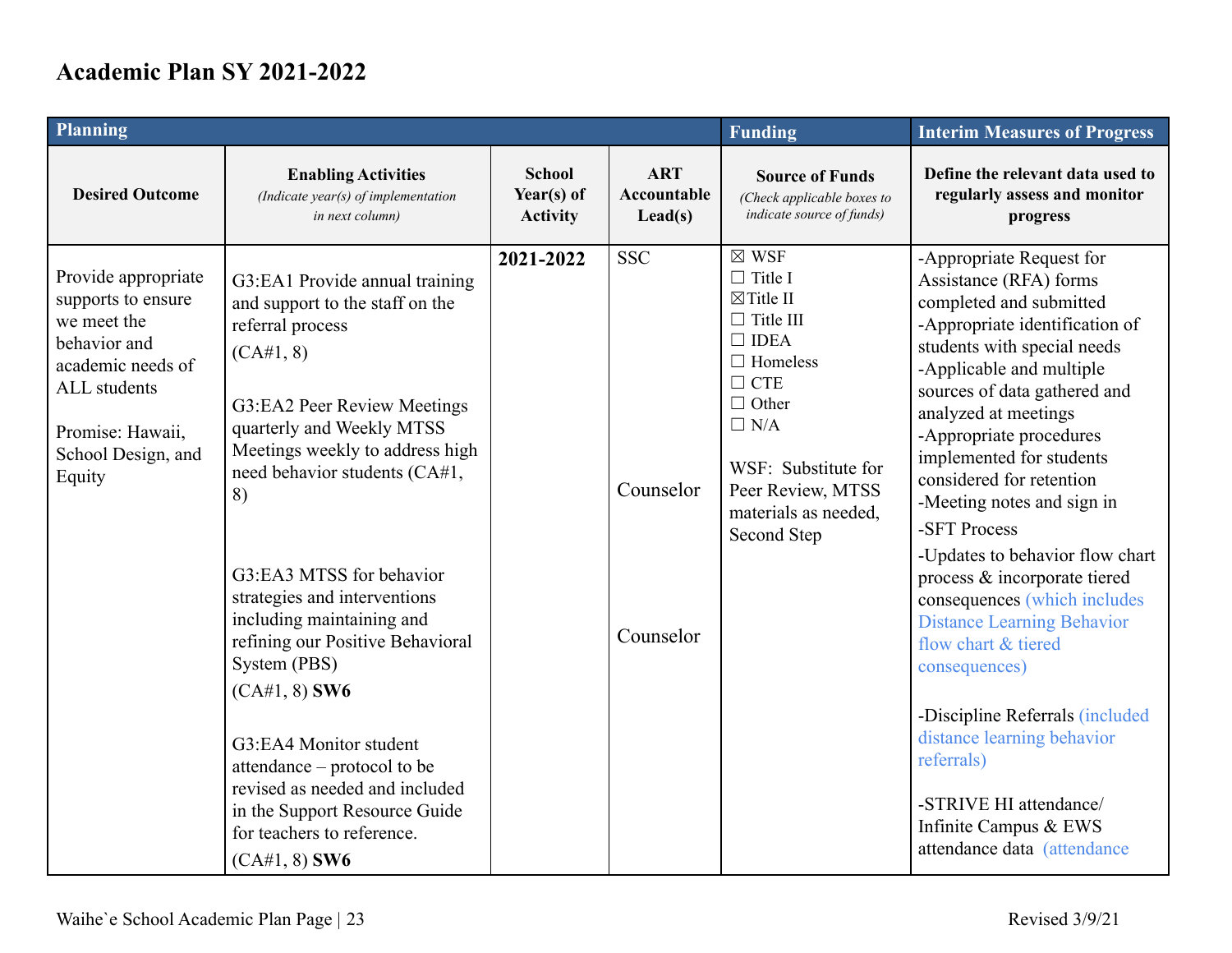|                                                                                                                | G3:EA5 Systems to support<br>Wellness and Safety (CA#9)<br>G3:EA6 Create Warrior Buddy<br>Pairing<br>(CA#9)<br>G3:EA7 Schoolwide<br>implementation of Second Step<br>SEL program along with GLOs<br>and HA<br>-Identify GLOs on the Warrior of<br>the Month<br>-Post GLOs along with learning<br>targets<br>-GLO reflections (One per<br>quarter)<br>-Use GLO vocabulary on<br>morning broadcast<br>$(CA#9)$ SW6 |           |    |                                                                                                                                                                                                          | data will be used once resume<br>face to face)<br>-Attendance Referrals (includes<br>distance learning students on a<br>case by case basis)<br>-HĀ Training for staff |
|----------------------------------------------------------------------------------------------------------------|------------------------------------------------------------------------------------------------------------------------------------------------------------------------------------------------------------------------------------------------------------------------------------------------------------------------------------------------------------------------------------------------------------------|-----------|----|----------------------------------------------------------------------------------------------------------------------------------------------------------------------------------------------------------|-----------------------------------------------------------------------------------------------------------------------------------------------------------------------|
| Provide resource<br>supports to teachers<br>to meet students'<br>needs<br>Promise: Equity and<br>School Design | G3:EA8 Continue revising<br>Support Resource Guide for<br>teachers to refer to as a resource,<br>as needed<br>$(CA#1, 8)$ SW6<br>G3:EA9 Continue to provide<br>inservice to familiarize staff on<br>strategies within the RTI<br>Handbook and effective<br>classroom management<br>strategies                                                                                                                    | 2021-2022 | CC | $\boxtimes$ WSF<br>$\Box$ Title I<br>$\boxtimes$ Title II<br>$\Box$ Title III<br>$\Box$ IDEA<br>$\Box$ Homeless<br>$\Box$ CTE<br>$\Box$ Other<br>$\Box$ N/A<br>WSF: RTI Teachers for<br>Math and Reading | Revised Waihe'e School<br><b>Support Resource Guide</b><br>Scheduling<br><b>SBA</b><br>Formative and summative<br>assessments                                         |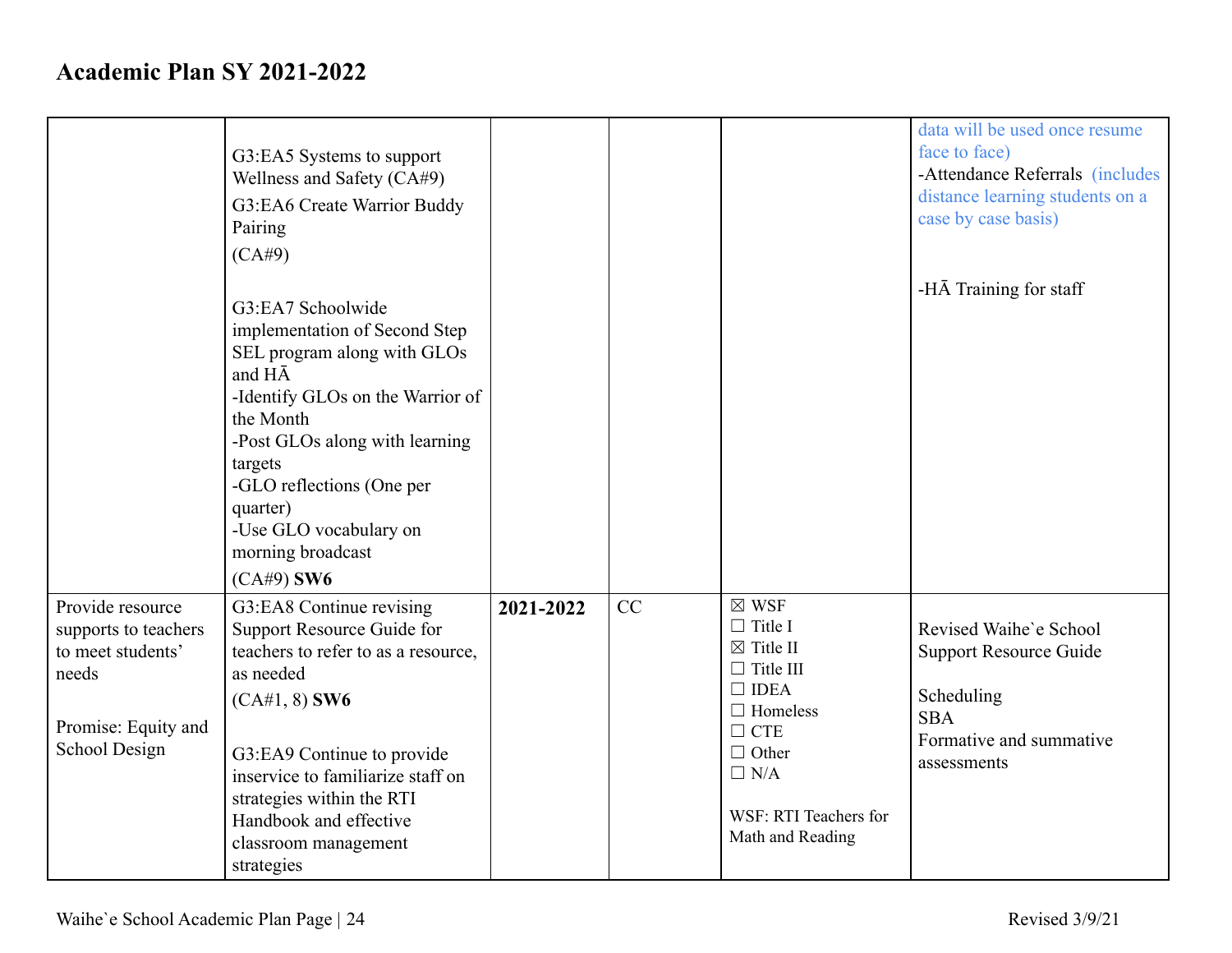|                                                                                                                                                              | $(CA#1, 8)$ SW6                                                                                                                                                                                                                                                                                                 |           |                                     |                                                                                                                                                                                                                             |                                                                                                                                                                                                                                                                                                                                                                                                                                                                                       |
|--------------------------------------------------------------------------------------------------------------------------------------------------------------|-----------------------------------------------------------------------------------------------------------------------------------------------------------------------------------------------------------------------------------------------------------------------------------------------------------------|-----------|-------------------------------------|-----------------------------------------------------------------------------------------------------------------------------------------------------------------------------------------------------------------------------|---------------------------------------------------------------------------------------------------------------------------------------------------------------------------------------------------------------------------------------------------------------------------------------------------------------------------------------------------------------------------------------------------------------------------------------------------------------------------------------|
| Increase parent and<br>community<br>involvement to<br>support students'<br>academic and social<br>growth<br>Promise: Hawaii,<br>Equity, and School<br>Design | G3:EA10 Parent/Community<br>Supports:<br>Provide parents/community with<br>information on family-school<br>community partnerships, support<br>for transitions, community<br>outreach, crisis prevention, and<br>early intervention.<br>Book Trust (PreK-4)<br>$(CA#2)$ SW7                                      | 2021-2022 | <b>PCNC</b><br><b>SSC</b>           | $\boxtimes$ WSF<br>$\boxtimes$ Title I<br>$\Box$ Title II<br>$\Box$ Title III<br>$\Box$ IDEA<br>$\Box$ Homeless<br>$\Box$ CTE<br>$\boxtimes$ Other: PTA<br>$\Box$ N/A<br>Title I: Parent<br>Involvement<br><b>WSF: PCNC</b> | -Community Resources bulletin<br>board<br>-Calendar of events: PTA,<br>SCC, Parent Nights (Open<br>House, Literacy Night, Math<br>Night, Science Night, Pumpkin<br>Carving, etc.) sign-in sheets<br>-Parent Teacher Conferences<br>-Collection of School Compact<br>and sign-in sheets<br>-At least one parent night per<br>quarter<br>-Transition plan written<br>(incoming kindergarteners)<br>includes Welcome Orientation,<br>Kinder Kamp, Testing Days,<br>and Meet the Teacher) |
| Increase parent and<br>community<br>involvement to<br>support students'<br>academic and social<br>growth<br>Promise: Hawaii,<br>Equity, and School<br>Design | G3:EA11 Parent<br>Communication:<br>Provide weekly staff bulletins,<br>monthly parent newsletters,<br>monthly School Messenger<br>call-outs to families and staff,<br>school website<br>$(CA#8)$ SW6<br>G3:EA12 Continue to provide<br>communication with families<br>(parent/student planners)<br>$(CA#9)$ SW6 | 2021-2022 | <b>PCNC</b><br><b>SASA</b><br>Admin | $\boxtimes$ WSF<br>$\boxtimes$ Title I<br>$\Box$ Title II<br>$\Box$ Title III<br>$\Box$ IDEA<br>$\Box$ Homeless<br>$\Box$ CTE<br>$\Box$ Other<br>$\Box$ N/A<br>Title I: Parent<br>Involvement                               | -Hard copies of weekly<br>bulletins, parent newsletters<br>-Call log of call-outs<br>Social Media<br>-New Website<br>-Maintaining Instagram<br>Account and informing the<br>community of school events and<br>field trips<br>-Counselor daily call outs to<br>parents to follow up on<br>absences (find out info through<br>"talking story")<br>-Inviting parents to Warrior of<br>the Month celebrations                                                                             |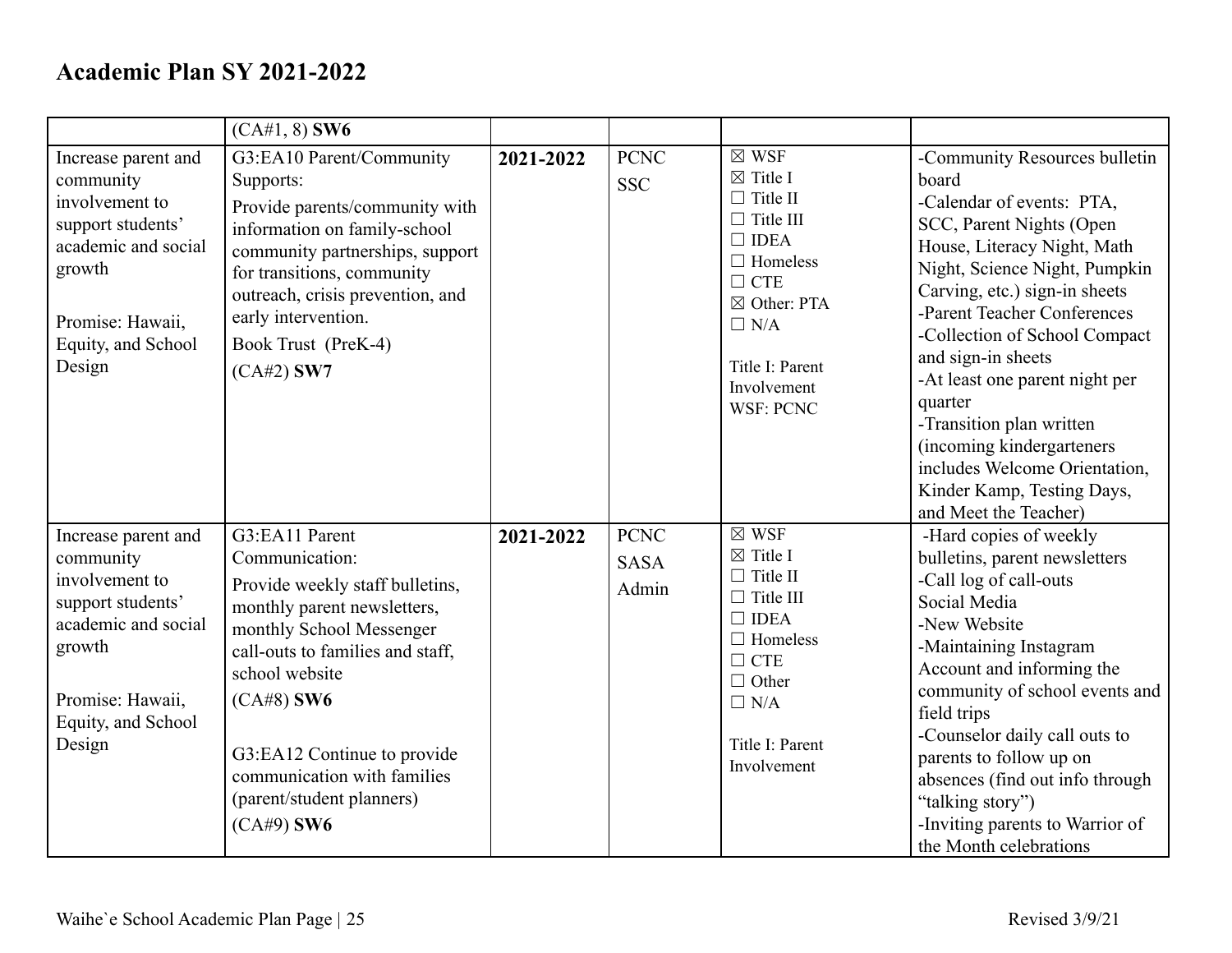| ART will monitor<br>progress on the<br>school's academic<br>plan and make data<br>based decisions that<br>impact student<br>achievement.<br>Promise: School<br>Design | G3:EA13 Monitor progress<br>toward goals in the Academic<br>Plan – Meet quarterly to review<br>school data and make decisions<br>to support student achievement.<br>$(CA#2)$ SW2; SW3<br>G3:EA14 All stakeholders will<br>have input in the Academic Plan<br>and School Design. Academic<br>Plan to be revised as needs are<br>justified via grade level chairs.<br>(GLC), School Community<br>Council (SCC), ART, etc.<br>(CA#2) SW2; SW3<br>G3:EA15 The ART will<br>facilitate the data analysis with<br>the staff to create the CNA,<br>which will drive the Academic<br>Plan. (CA#2) SW2; SW3 | 2021-2022 | <b>ART</b><br><b>GLCs</b><br><b>SCC</b> | $\Box$ WSF<br>$\Box$ Title I<br>$\Box$ Title II<br>$\Box$ Title III<br>$\Box$ IDEA<br>$\Box$ Homeless<br>$\Box$ CTE<br>$\Box$ Other<br>$\boxtimes$ N/A           | -Improved student achievement<br>on SBA, Universal Screener,<br>Math and ELA assessments<br>(formative and summative)<br>-Quarterly ART notes |
|-----------------------------------------------------------------------------------------------------------------------------------------------------------------------|---------------------------------------------------------------------------------------------------------------------------------------------------------------------------------------------------------------------------------------------------------------------------------------------------------------------------------------------------------------------------------------------------------------------------------------------------------------------------------------------------------------------------------------------------------------------------------------------------|-----------|-----------------------------------------|------------------------------------------------------------------------------------------------------------------------------------------------------------------|-----------------------------------------------------------------------------------------------------------------------------------------------|
| Classrooms will be<br>restructured to<br>support 21st century<br>learning<br>environments.<br>Promise:<br>Empowerment and<br>Innovation                               | G3:EA16 Funding will be<br>provided to purchase furniture<br>and electronic equipment to<br>support alternative seating,<br>flexible furniture, and other<br>characteristics of 21st century<br>classroom environments. (CA#9)<br>G3:EA17 Computers, digital<br>equipment, software, and other<br>technology will be purchased to<br>support digital literacy. (CA#9)<br>G3:EA18 PD and coaching in<br>21st century learning                                                                                                                                                                      | 2021-2022 | CC                                      | $\boxtimes$ WSF<br>$\boxtimes$ Title I<br>$\boxtimes$ Title II<br>$\Box$ Title III<br>$\Box$ IDEA<br>$\Box$ Homeless<br>$\Box$ CTE<br>$\Box$ Other<br>$\Box N/A$ | <b>Purchase Orders</b>                                                                                                                        |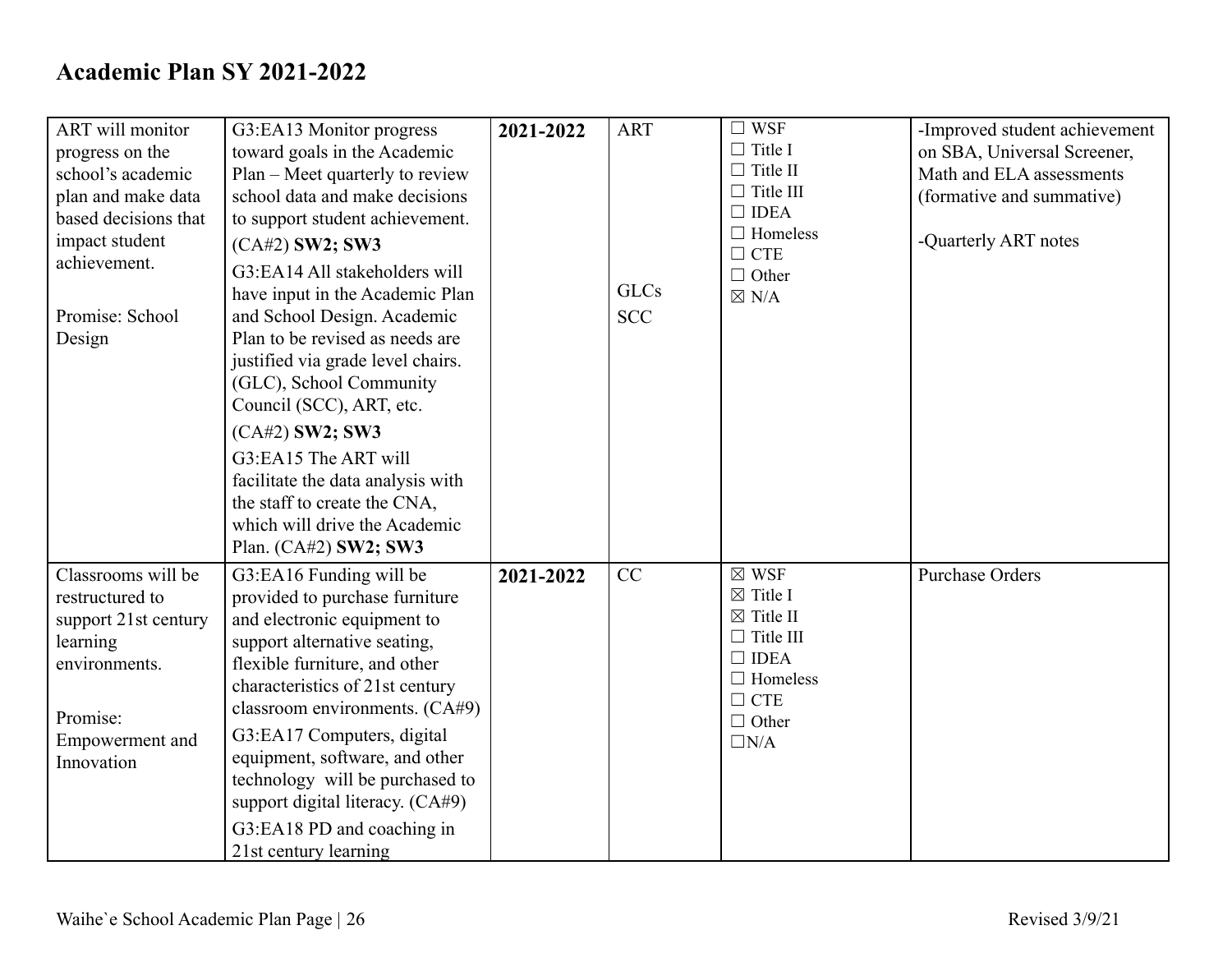|                                                                                                                                                                          | environments will be provided to<br>teachers and staff (CA#9)                                                                                                                                                                                                                                                                                                                                                                                  |           |                          |                                                                                                                                                           |                                                                                             |
|--------------------------------------------------------------------------------------------------------------------------------------------------------------------------|------------------------------------------------------------------------------------------------------------------------------------------------------------------------------------------------------------------------------------------------------------------------------------------------------------------------------------------------------------------------------------------------------------------------------------------------|-----------|--------------------------|-----------------------------------------------------------------------------------------------------------------------------------------------------------|---------------------------------------------------------------------------------------------|
| ART will monitor<br>progress on the<br>school's academic<br>plan and to make<br>data based decisions<br>that impact student<br>achievement.<br>Promise: School<br>Design | G3:EA19 ART will also support<br>the accreditation process. All<br>classified and certificated staff,<br>as well as student council<br>representatives will participate in<br>the accreditation process by<br>being active participants in focus<br>groups to improve student<br>achievement. This process is<br>ongoing as we address the<br>recommendations from the<br>visiting team throughout the<br>school year. (CA#2) SW2; SW3;<br>SW4 | 2021-2022 | Accred.<br>Lead<br>Admin | $\square$ WSF<br>$\Box$ Title I<br>$\Box$ Title II<br>$\Box$ Title III<br>$\Box$ IDEA<br>$\Box$ Homeless<br>$\Box$ CTE<br>$\Box$ Other<br>$\boxtimes$ N/A | -Recommendations from the<br>visiting team<br>-School plan on addressing<br>recommendations |
|                                                                                                                                                                          | G3:EA20 State, Complex and<br>outside services will be used to<br>support improvements in student<br>achievement. (CA#2)                                                                                                                                                                                                                                                                                                                       |           |                          |                                                                                                                                                           |                                                                                             |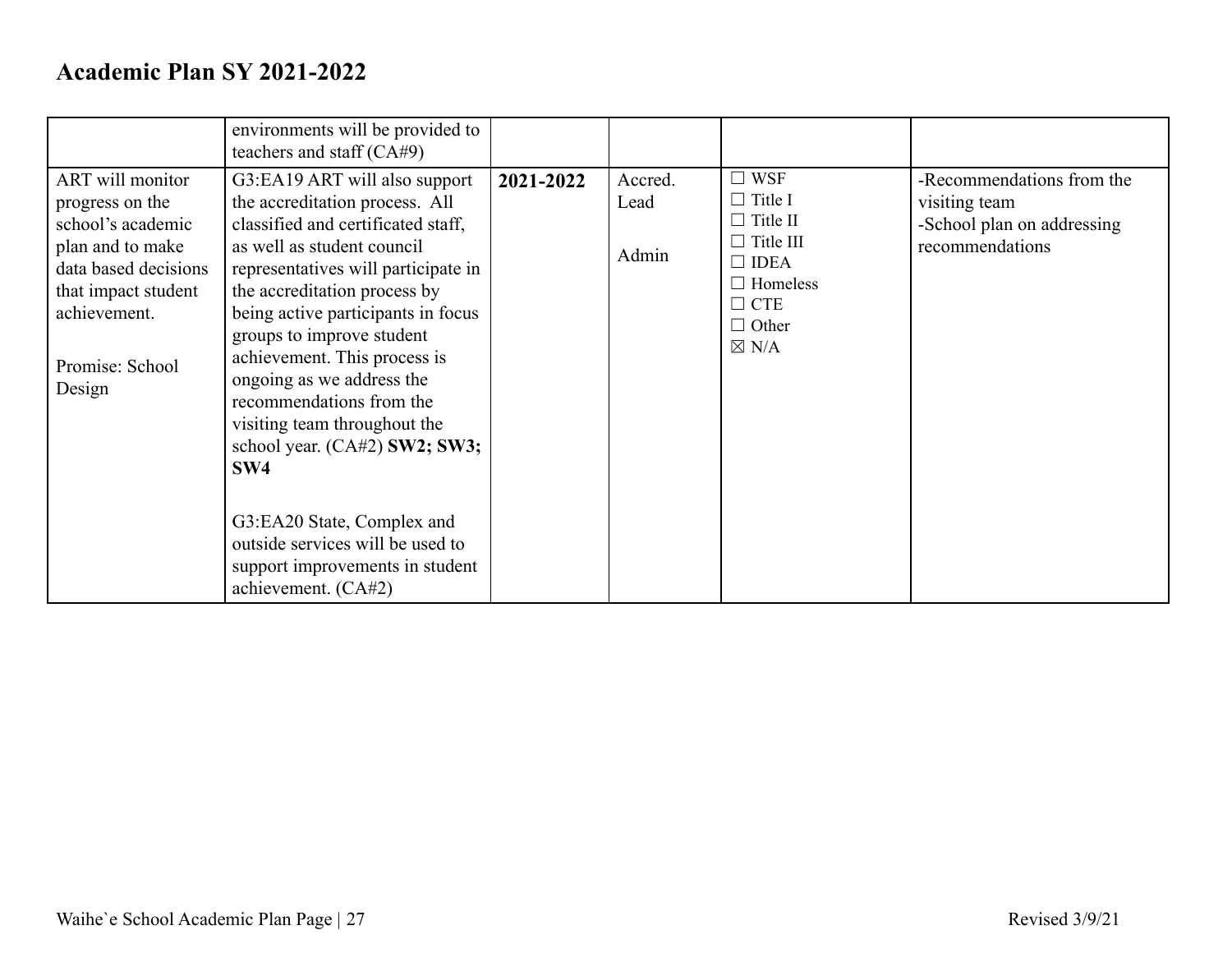**School Name: Waiheʻe School Date: April 9, 2021**

#### **Directions:**

- **1. All schoolwide (SW) program plan requirements must be addressed in the AcPlan and/or through other evidence.**
- **2. Within the AcPlan, label locations where SW program plan requirements are addressed, if applicable (e.g. SW 5, SW 6, SW 7).**
- **3. On this document, summarize locations in the AcPlan and other evidence that SW program plan requirements are addressed.**

| SW Program Plan Requirements (ESSA 1114(b))                                                                                                                                                                                                                                                                                                                                                                                                                                                                                               | <b>Location in the AcPlan</b><br>where the SW Program<br><b>Plan Requirement is</b><br>addressed<br>(e.g. page #, section) | Other evidence that the SW<br><b>Program Plan Requirement is</b><br>addressed<br>(e.g. CNA, SCC Assurances) |
|-------------------------------------------------------------------------------------------------------------------------------------------------------------------------------------------------------------------------------------------------------------------------------------------------------------------------------------------------------------------------------------------------------------------------------------------------------------------------------------------------------------------------------------------|----------------------------------------------------------------------------------------------------------------------------|-------------------------------------------------------------------------------------------------------------|
| SW 1: The school's Academic Plan is based on a comprehensive needs<br>assessment of the entire school that takes into account information on the<br>academic achievement of children in relation to the challenging State academic<br>standards, particularly the needs of those children who are failing, or are at-risk<br>of failing to meet the challenging academic standards.                                                                                                                                                       | AcPlan: P5:G1:EA2;<br>P6:G1:EA4; P5:G1:EA5;<br>P5:G1:EA6; P7:G1:EA7;<br>P8:G1:EA12; P10:G1:EA16;                           | CNA: P1:CA#1,#3,#5<br>CNA: P38-52                                                                           |
| SW 2: The school's Academic Plan is developed with the involvement of<br>parents and other members of the community to be served and individuals who<br>will carry out such plan, including teachers, principals, other school leaders,<br>paraprofessionals, complex area staff, to the extent feasible, and if appropriate,<br>specialized instructional support personnel, technical assistance providers,<br>school staff, if the plan relates to a secondary school, students, and other<br>individuals as determined by the school. | AcPlan: P26:G3:EA13;<br>P26:G3:EA14; P26:G3:EA15;<br>P27:G3:EA19                                                           | <b>SCC</b> Assurance<br><b>Committee Meetings</b><br><b>SCC/PTA</b> Meeting                                 |
| SW 3: The school's Academic Plan and its implementation shall be regularly<br>monitored and revised as necessary based on student needs to ensure that all<br>students are provided opportunities to meet the challenging State academic<br>standards                                                                                                                                                                                                                                                                                     | AcPlan: P26:G3:EA13;<br>P26:G3:EA14; P26:G3:EA15;<br>P27:G3:EA19                                                           | CNA: P4; P7-11; P38-52                                                                                      |
| SW 4: The school's Academic Plan is available to the Hawaii Department of<br>Education, parents, and the public and the information contained in such plan is                                                                                                                                                                                                                                                                                                                                                                             | AcPlan: P27:G3:EA19                                                                                                        | <b>DOE</b> Website                                                                                          |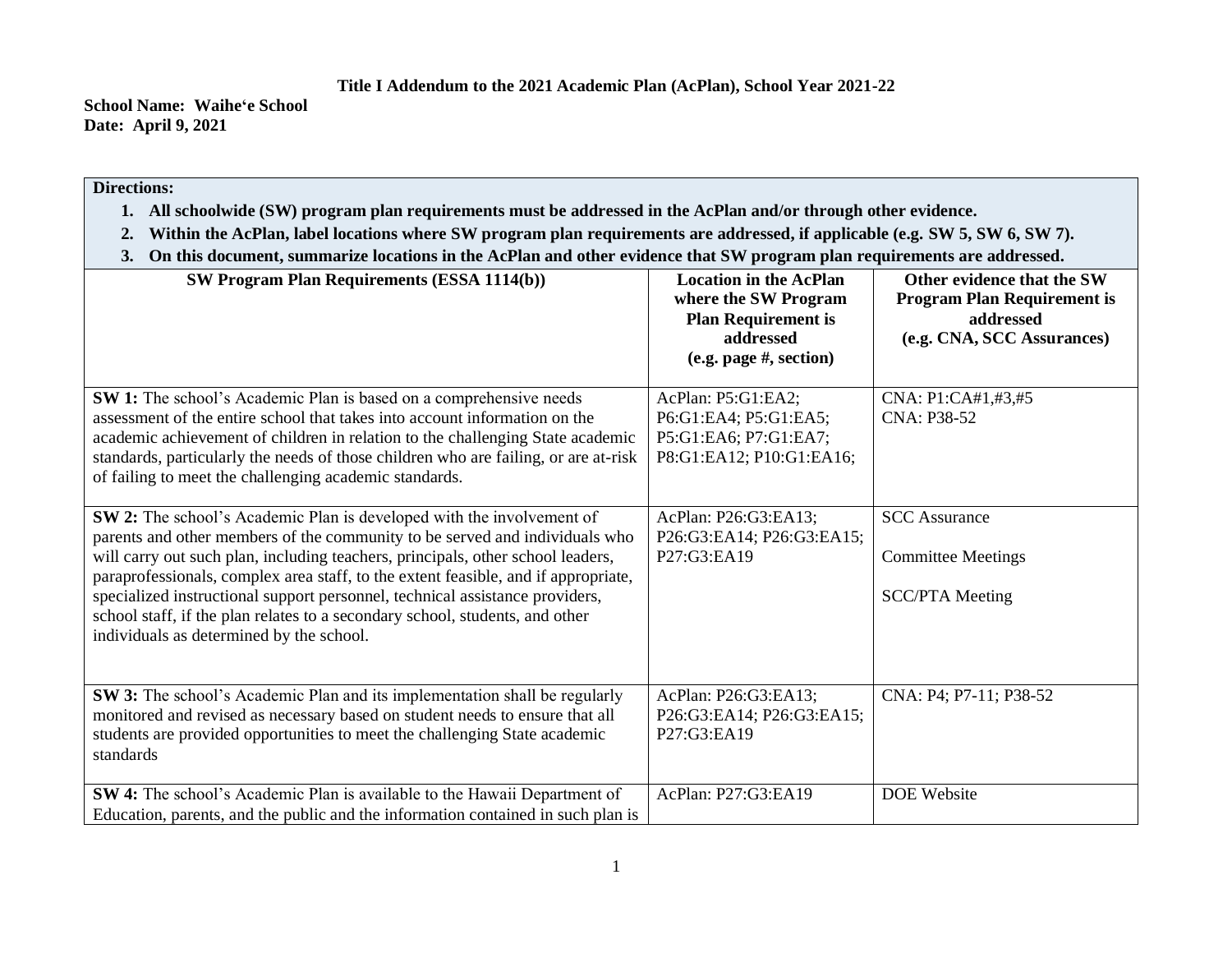#### **School Name: Waiheʻe School Date: April 9, 2021**

| in an understandable and uniform format and, to the extent practicable,<br>provided in a language that the parents can understand.                        |                                                    |                              |
|-----------------------------------------------------------------------------------------------------------------------------------------------------------|----------------------------------------------------|------------------------------|
|                                                                                                                                                           |                                                    |                              |
| SW 5: If appropriate and applicable, the Academic Plan is developed in<br>coordination and integration with other federal, state, and local services,     | AcPlan: P10: G1:EA16                               | CNA: P1:CA#1                 |
| resources, and programs (e.g., programs supported under this Act, violence<br>prevention programs, nutrition programs, housing programs, Head Start       | AcPlan: P12: G1:EA19 (ELL)                         | CNA: P22, P65                |
| programs, adult education programs, career and technical education programs,<br>and schools implementing comprehensive support and improvement activities | AcPlan: P12: G1:EA24 (PD)                          | CNA: P1:CA#1, P70            |
| or targeted support and improvement activities).                                                                                                          | AcPlan: P14: G1:EA30<br>(Garden)                   | CNA: P9                      |
|                                                                                                                                                           | AcPlan: P15:G1:EA34<br>(Haw.St.)                   | CNA: P9                      |
|                                                                                                                                                           | AcPlan: P15:G1:EA36<br>(Bluezone)                  | CNA: P9                      |
|                                                                                                                                                           |                                                    |                              |
| SW 6: The Academic Plan includes a description of the strategies that the                                                                                 | AcPlan: P5:G1:EA2;                                 | CNA: P21-23; P38-65; P28-29; |
| school will be implementing to address school needs, including a description of                                                                           | P5:G1:EA3; P6:G1:EA4;                              | P70-78                       |
| how such strategies will-                                                                                                                                 | P6:G1:EA5; P6:G1:EA6;                              |                              |
|                                                                                                                                                           | P7:G1:EA8; P7:G1:EA9;                              |                              |
| (i) provide opportunities for all children, including each of the subgroups of                                                                            | P8:G1:EA13; P9:G1:EA14;                            |                              |
| students (i.e. economically disadvantaged, major racial and ethnic groups,                                                                                | P10:G1:EA16; P11:G1:EA17;                          |                              |
| children with disabilities, English learners) to meet the challenging State<br>academic standards;                                                        | P12:G1:EA21; P12:G1:EA24;                          |                              |
|                                                                                                                                                           | P18:G2:EA3; P18:G2:EA5;<br>P18:G2:EA6; P19:G2:EA7; |                              |
| (ii) use methods and instructional strategies that strengthen the academic                                                                                | P19:G2:EA8; P20:G2:EA10;                           |                              |
| program in the school, increase the amount and quality of learning time, and                                                                              | P20:G2:EA12; P20:G2:EA14;                          |                              |
| help provide an enriched and accelerated curriculum, which may include                                                                                    | P23:G3:EA3; P23:G3:EA4;                            |                              |
| programs, activities, and courses necessary to provide a well-rounded                                                                                     | P24:G3:EA7; P24:G3:EA8;                            |                              |
| education; and                                                                                                                                            | P24:G3:EA9                                         |                              |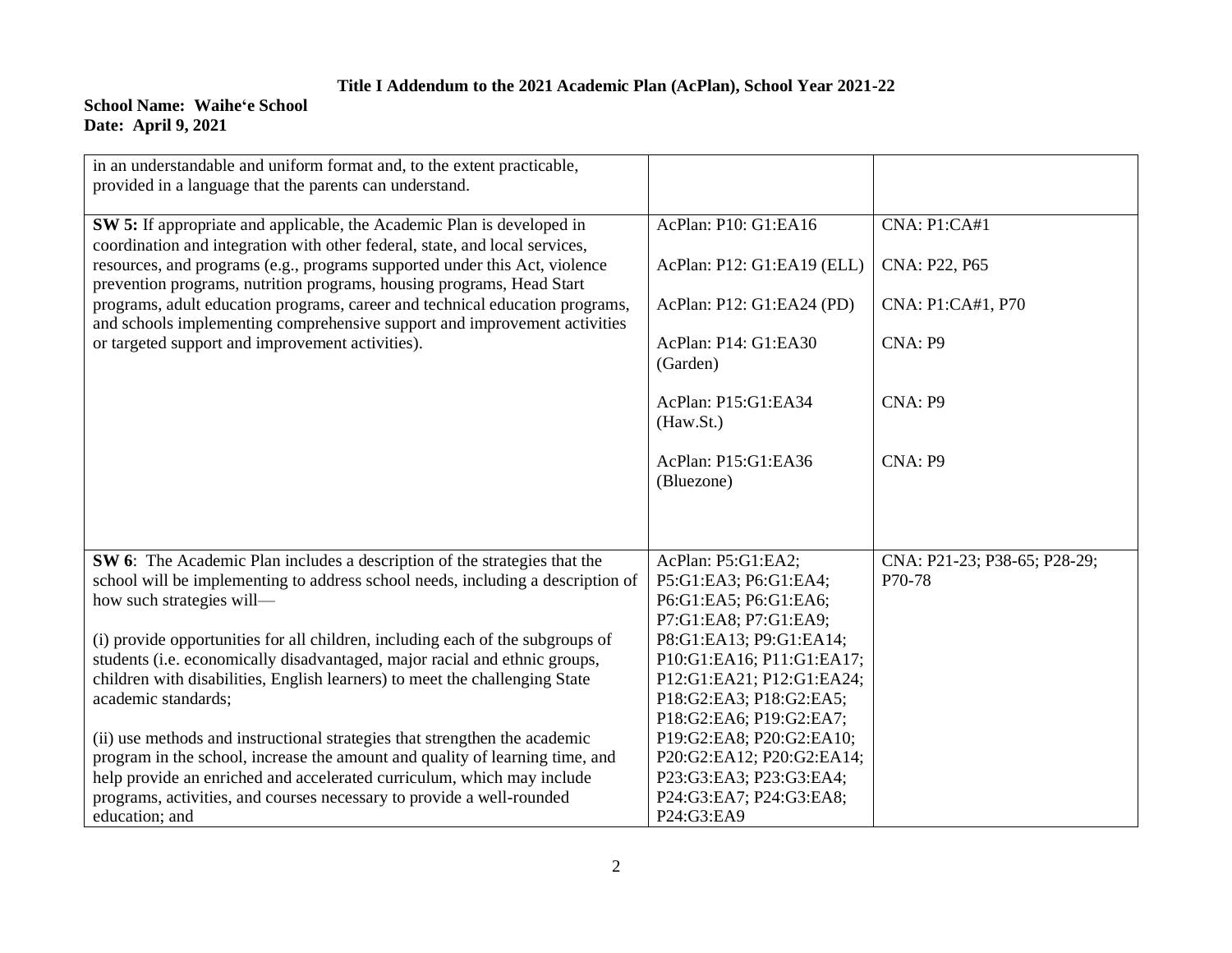#### **School Name: Waiheʻe School Date: April 9, 2021**

| (iii) address the needs of all children in the school, but particularly the needs of<br>those at risk of not meeting the challenging State academic standards, through<br>activities which may include—<br>(I) counseling, school-based mental health programs, specialized<br>instructional support services, mentoring services, and other                                                                                |                                                      |              |
|-----------------------------------------------------------------------------------------------------------------------------------------------------------------------------------------------------------------------------------------------------------------------------------------------------------------------------------------------------------------------------------------------------------------------------|------------------------------------------------------|--------------|
| strategies to improve students' skills outside the academic subject<br>areas;<br>(II) preparation for and awareness of opportunities for postsecondary<br>education and the workforce, which may include career and<br>technical education programs and broadening secondary school<br>students' access to coursework to earn postsecondary credit while<br>still in high school (such as Advanced Placement, International |                                                      |              |
| Baccalaureate, dual or concurrent enrollment, or early college high<br>schools);<br>(III) implementation of a schoolwide tiered model to prevent and<br>address problem behavior, and early intervening services,<br>coordinated with similar activities and services carried out under<br>the Individuals with Disabilities Education Act (20 U.S.C. 1400 et<br>$seq.$ );                                                  |                                                      |              |
| professional development and other activities for teachers,<br>(IV)<br>paraprofessionals, and other school personnel to improve<br>instruction and use of data from academic assessments, and to<br>recruit and retain effective teachers, particularly in high-need<br>subjects; and                                                                                                                                       |                                                      |              |
| (V) strategies for assisting preschool children in the transition from early<br>childhood education programs to local elementary school<br>programs;                                                                                                                                                                                                                                                                        |                                                      |              |
| SW 7: The Academic Plan includes parent and family involvement activities<br>and strategies that are consistent with the HIDOE parent and family<br>engagement policy and aimed at improving student academic achievement and<br>school performance. $(1116(a)(2)(B))$                                                                                                                                                      | AcPlan: P25:G3:EA10;<br>P25:G3:EA11;<br>P25:G3:EA12; | CNA: P6; P36 |